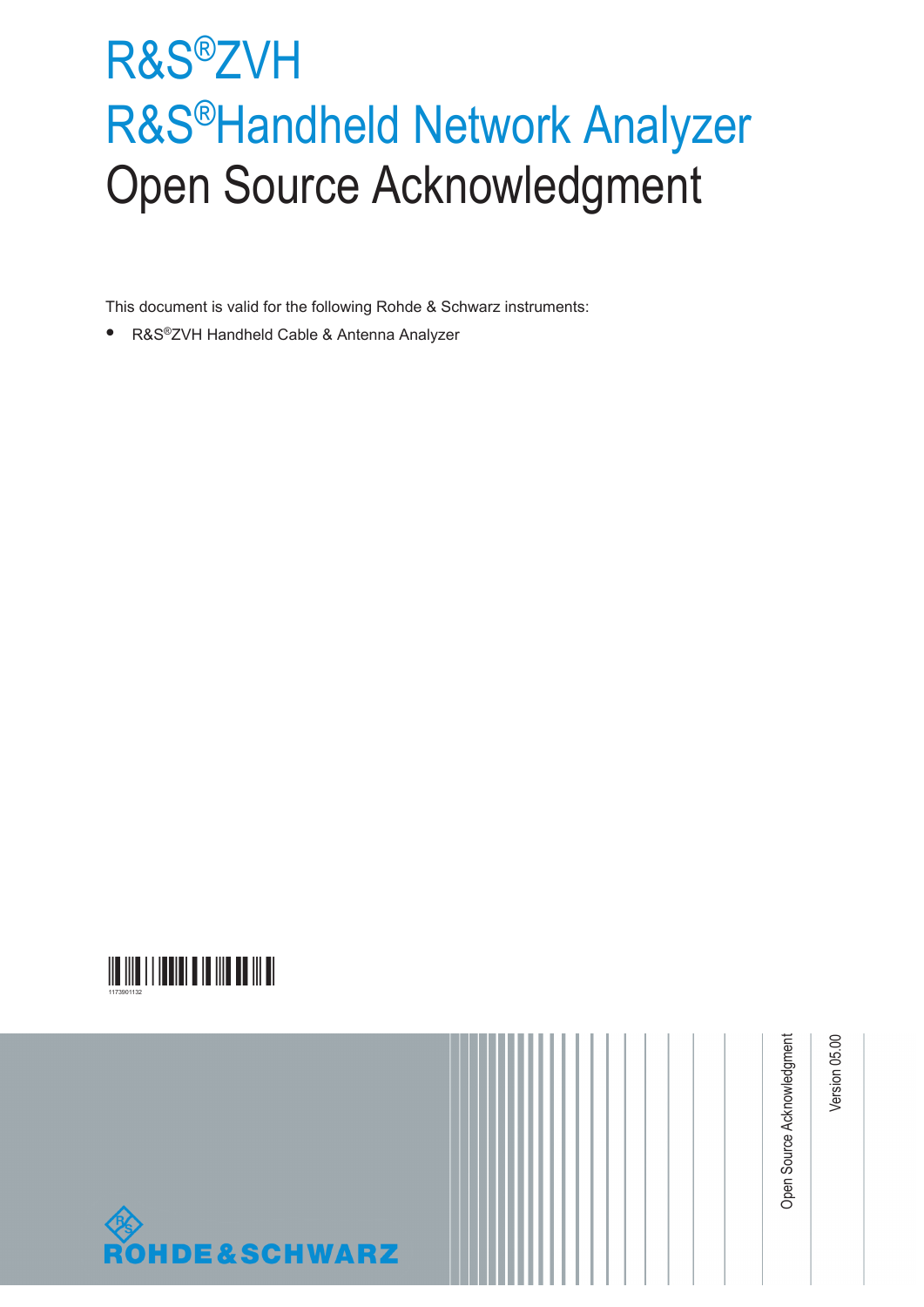## **Contents**

## 1 Introduction

This product uses a number of open source software packages which are listed below.

The open source software is provided free of charge. You are entitled to use the open source software in accordance with the respective license conditions as provided in the following chapters.

Rohde & Schwarz would like to thank the open source community for their valuable contribution to embedded computing.

## **1.1 Disclaimer**

The open source software is distributed WITHOUT ANY WARRANTY; without even the implied warranty of MERCHANTABILITY or FITNESS FOR A PARTICULAR PUR-POSE. The respective licenses may contain more details.

## **1.2 How to obtain the source code**

The software included in this product may contain copyrighted software that is licensed under a license requiring us to provide the source code of that software, such as the GPL or LGPL. You may obtain the complete corresponding source code for such copyrighted software from us for an unlimited period of time and at no charge. In this case, please contact:

Rohde & Schwarz GmbH & Co. KG

Mühldorfstr. 15, 81671 München, Germany

Phone: +49 89 41 29 - 12345

Email: [customersupport@rohde-schwarz.com](mailto:customersupport@rohde-schwarz.com)

Internet: [www.customersupport.rohde-schwarz.com](http://www.customersupport.rohde-schwarz.com)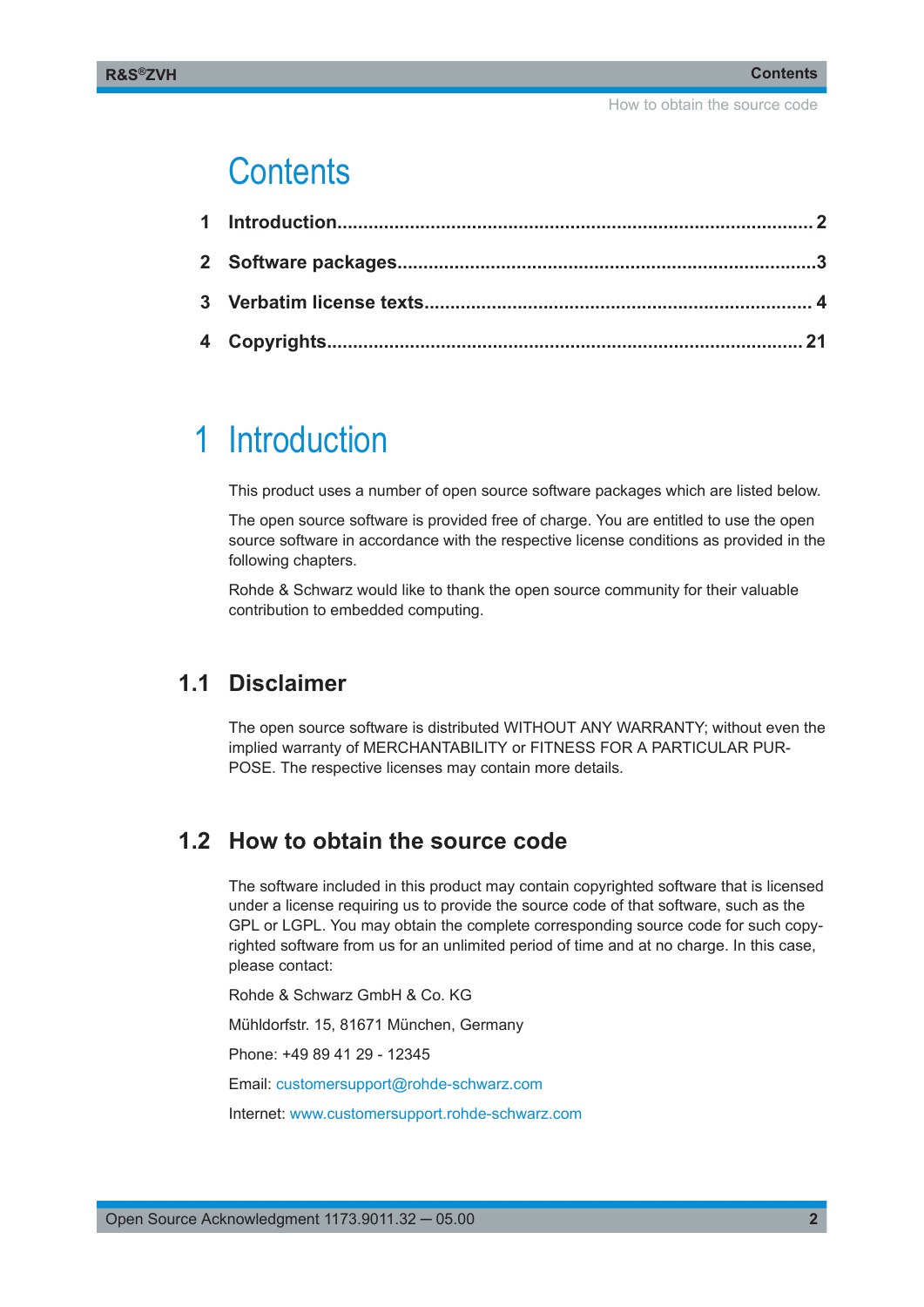<span id="page-2-0"></span>This offer is valid to anyone in receipt of this information.

## 2 Software packages

The software contained in this product makes use of the following open source software packages.

| Package                                     | Version    | License                                             |
|---------------------------------------------|------------|-----------------------------------------------------|
| <b>Boost</b>                                | 1.56.0     | Boost Software License, v.1                         |
| Fast pow() With<br>Adjustable Accu-<br>racy | 2007-11-25 | BSD 3-clause "New" or "Revised" License             |
| LibExpat                                    | 1.2        | <b>MIT License</b>                                  |
| OncRpc                                      | 1.14       | <b>Sun RPC License</b>                              |
| OpenSSL crypto-<br>graphic library          | 1.0.1r     | <b>OpenSSL License</b>                              |
| OpenStreetMap                               | n/a        | ODC Open Database License v1.0                      |
| OpenStreetMap<br><b>Tiles</b>               | n/a        | <b>Creative Commons Attribution Share Alike 2.0</b> |
| RapidXml XML                                | 1.13       | <b>MIT License OR</b>                               |
| parser                                      |            | Boost Software License, v.1                         |
| Zip compression<br>library                  | 1.2.8      | zlib License                                        |
| proj.4                                      | 4.4        | <b>MIT License</b>                                  |

This product includes software developed by the OpenSSL Project for use in the OpenSSL Toolkit (http://www.openssl.org/). This product includes cryptographic software written by Eric Young (eay@cryptsoft.com) and software written by Tim Hudson(tjh@cryptsoft.com).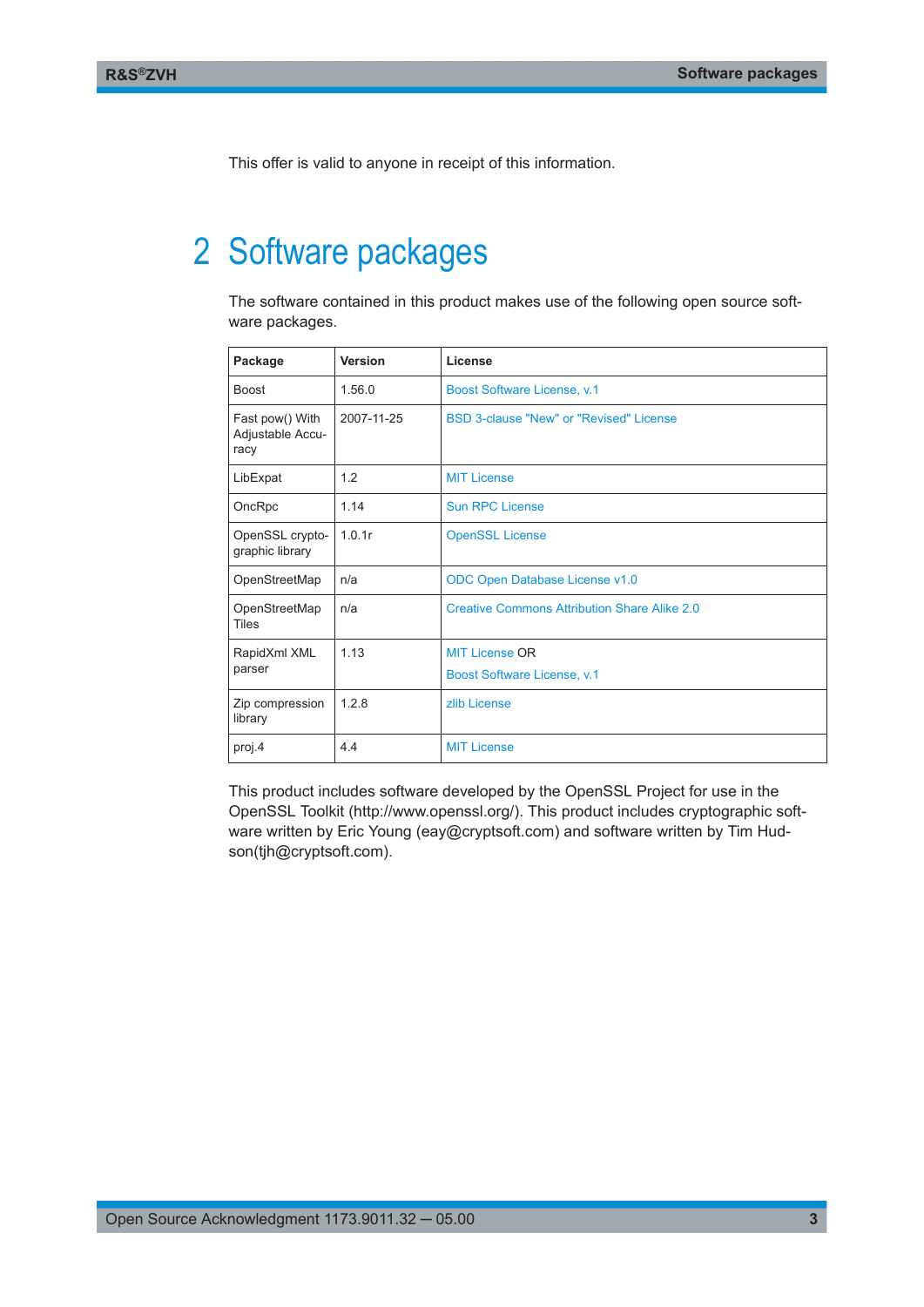## <span id="page-3-0"></span>3 Verbatim license texts

### **3.1 BSD 3-clause "New" or "Revised" License**

All rights reserved.

Redistribution and use in source and binary forms, with or without modification, are permitted provided that the following conditions are met:

1. Redistributions of source code must retain the above copyright notice, this list of conditions and the following disclaimer.

2. Redistributions in binary form must reproduce the above copyright notice, this list of conditions and the following disclaimer in the documentation and/or other materials provided with the distribution.

3. Neither the name of the copyright holder nor the names of its contributors may be used to endorse or promote products derived from this software without specific prior written permission.

THIS SOFTWARE IS PROVIDED BY THE COPYRIGHT HOLDERS AND CONTRIBU-TORS "AS IS" AND ANY EXPRESS OR IMPLIED WARRANTIES, INCLUDING, BUT NOT LIMITED TO, THE IMPLIED WARRANTIES OF MERCHANTABILITY AND FIT-NESS FOR A PARTICULAR PURPOSE ARE DISCLAIMED. IN NO EVENT SHALL THE COPYRIGHT HOLDER OR CONTRIBUTORS BE LIABLE FOR ANY DIRECT, INDIRECT, INCIDENTAL, SPECIAL, EXEMPLARY, OR CONSEQUENTIAL DAMAGES (INCLUDING, BUT NOT LIMITED TO, PROCUREMENT OF SUBSTITUTE GOODS OR SERVICES; LOSS OF USE, DATA, OR PROFITS; OR BUSINESS INTERRUP-TION) HOWEVER CAUSED AND ON ANY THEORY OF LIABILITY, WHETHER IN CONTRACT, STRICT LIABILITY, OR TORT (INCLUDING NEGLIGENCE OR OTHER-WISE) ARISING IN ANY WAY OUT OF THE USE OF THIS SOFTWARE, EVEN IF ADVISED OF THE POSSIBILITY OF SUCH DAMAGE.

### **3.2 Boost Software License, v.1**

Boost Software License - Version 1.0 - August 17th, 2003

Permission is hereby granted, free of charge, to any person or organization obtaining a copy of the software and accompanying documentation covered by this license (the "Software") to use, reproduce, display, distribute, execute, and transmit the Software, and to prepare derivative works of the Software, and to permit third-parties to whom the Software is furnished to do so, all subject to the following:

The copyright notices in the Software and this entire statement, including the above license grant, this restriction and the following disclaimer, must be included in all copies of the Software, in whole or in part, and all derivative works of the Software, unless such copies or derivative works are solely in the form of machine-executable object code generated by a source language processor.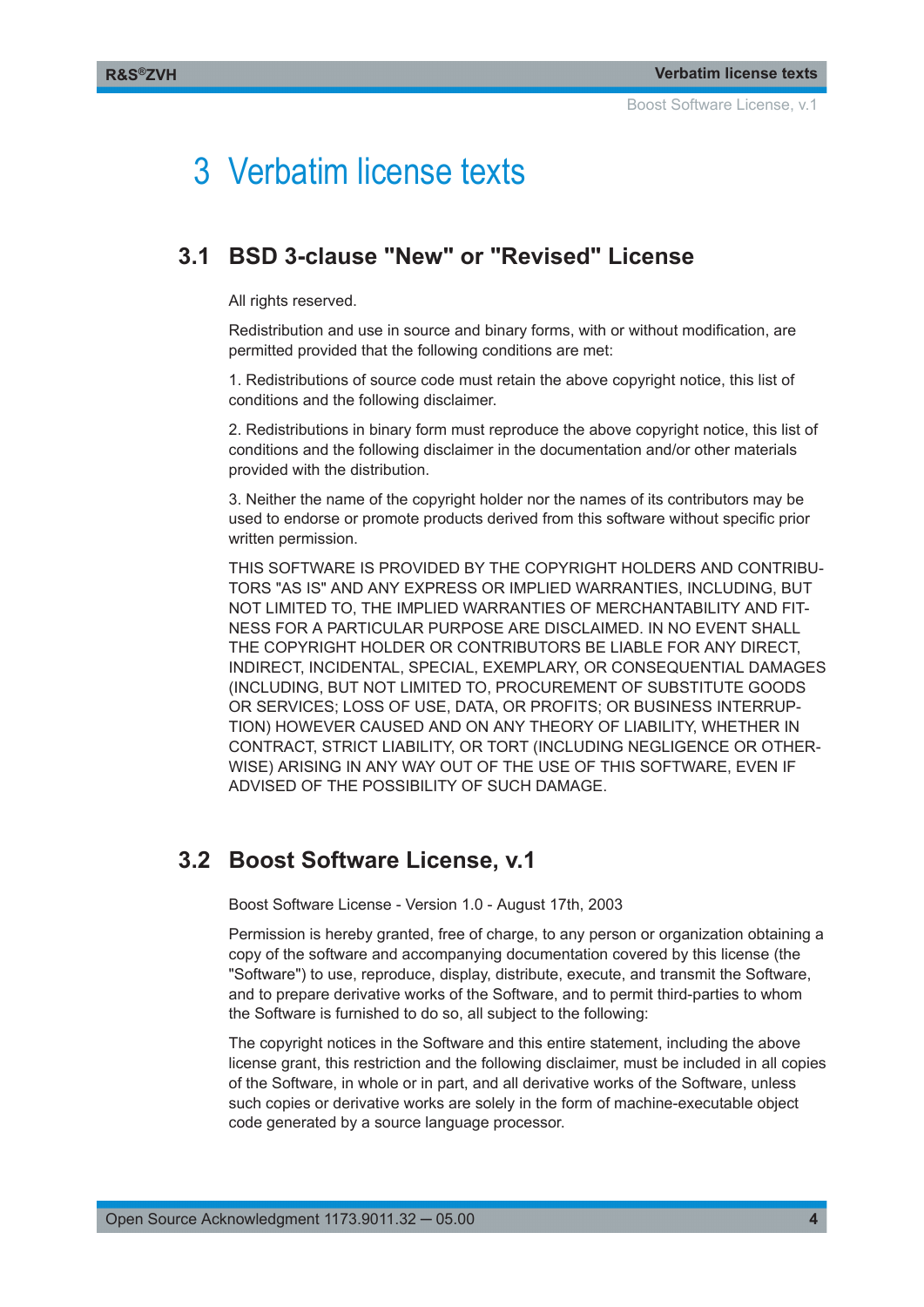<span id="page-4-0"></span>THE SOFTWARE IS PROVIDED "AS IS", WITHOUT WARRANTY OF ANY KIND, EXPRESS OR IMPLIED, INCLUDING BUT NOT LIMITED TO THE WARRANTIES OF MERCHANTABILITY, FITNESS FOR A PARTICULAR PURPOSE, TITLE AND NON-INFRINGEMENT. IN NO EVENT SHALL THE COPYRIGHT HOLDERS OR ANYONE DISTRIBUTING THE SOFTWARE BE LIABLE FOR ANY DAMAGES OR OTHER LIA-BILITY, WHETHER IN CONTRACT, TORT OR OTHERWISE, ARISING FROM, OUT OF OR IN CONNECTION WITH THE SOFTWARE OR THE USE OR OTHER DEAL-INGS IN THE SOFTWARE.

### **3.3 Creative Commons Attribution Share Alike 2.0**

Creative Commons Attribution-ShareAlike 2.0

CREATIVE COMMONS CORPORATION IS NOT A LAW FIRM AND DOES NOT PRO-VIDE LEGAL SERVICES. DISTRIBUTION OF THIS LICENSE DOES NOT CREATE AN ATTORNEY-CLIENT RELATIONSHIP. CREATIVE COMMONS PROVIDES THIS INFORMATION ON AN "AS-IS" BASIS. CREATIVE COMMONS MAKES NO WAR-RANTIES REGARDING THE INFORMATION PROVIDED, AND DISCLAIMS LIABIL-ITY FOR DAMAGES RESULTING FROM ITS USE.

#### License

THE WORK (AS DEFINED BELOW) IS PROVIDED UNDER THE TERMS OF THIS CREATIVE COMMONS PUBLIC LICENSE ("CCPL" OR "LICENSE"). THE WORK IS PROTECTED BY COPYRIGHT AND/OR OTHER APPLICABLE LAW. ANY USE OF THE WORK OTHER THAN AS AUTHORIZED UNDER THIS LICENSE OR COPY-RIGHT LAW IS PROHIBITED.

BY EXERCISING ANY RIGHTS TO THE WORK PROVIDED HERE, YOU ACCEPT AND AGREE TO BE BOUND BY THE TERMS OF THIS LICENSE. THE LICENSOR GRANTS YOU THE RIGHTS CONTAINED HERE IN CONSIDERATION OF YOUR ACCEPTANCE OF SUCH TERMS AND CONDITIONS.

#### 1. Definitions

a. "Collective Work" means a work, such as a periodical issue, anthology or encyclopedia, in which the Work in its entirety in unmodified form, along with a number of other contributions, constituting separate and independent works in themselves, are assembled into a collective whole. A work that constitutes a Collective Work will not be considered a Derivative Work (as defined below) for the purposes of this License.

b. "Derivative Work" means a work based upon the Work or upon the Work and other pre-existing works, such as a translation, musical arrangement, dramatization, fictionalization, motion picture version, sound recording, art reproduction, abridgment, condensation, or any other form in which the Work may be recast, transformed, or adapted, except that a work that constitutes a Collective Work will not be considered a Derivative Work for the purpose of this License. For the avoidance of doubt, where the Work is a musical composition or sound recording, the synchronization of the Work in timedrelation with a moving image ("synching") will be considered a Derivative Work for the purpose of this License.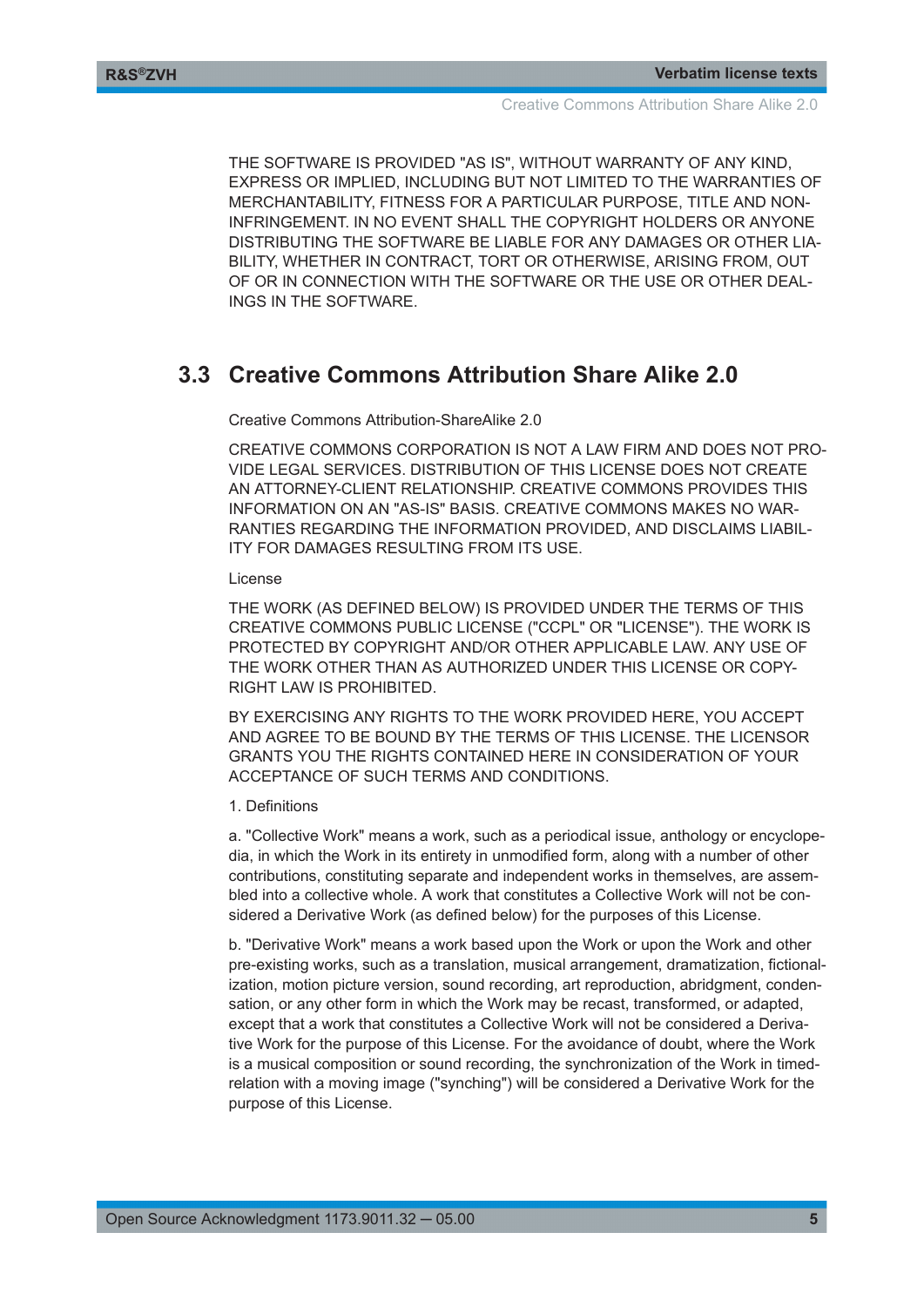c. "Licensor" means the individual or entity that offers the Work under the terms of this License.

d. "Original Author" means the individual or entity who created the Work.

e. "Work" means the copyrightable work of authorship offered under the terms of this License.

f. "You" means an individual or entity exercising rights under this License who has not previously violated the terms of this License with respect to the Work, or who has received express permission from the Licensor to exercise rights under this License despite a previous violation.

g. "License Elements" means the following high-level license attributes as selected by Licensor and indicated in the title of this License: Attribution, ShareAlike.

2. Fair Use Rights. Nothing in this license is intended to reduce, limit, or restrict any rights arising from fair use, first sale or other limitations on the exclusive rights of the copyright owner under copyright law or other applicable laws.

3. License Grant. Subject to the terms and conditions of this License, Licensor hereby grants You a worldwide, royalty-free, non-exclusive, perpetual (for the duration of the applicable copyright) license to exercise the rights in the Work as stated below:

a. to reproduce the Work, to incorporate the Work into one or more Collective Works, and to reproduce the Work as incorporated in the Collective Works;

b. to create and reproduce Derivative Works;

c. to distribute copies or phonorecords of, display publicly, perform publicly, and perform publicly by means of a digital audio transmission the Work including as incorporated in Collective Works;

d. to distribute copies or phonorecords of, display publicly, perform publicly, and perform publicly by means of a digital audio transmission Derivative Works.

e. For the avoidance of doubt, where the work is a musical composition:

i. Performance Royalties Under Blanket Licenses. Licensor waives the exclusive right to collect, whether individually or via a performance rights society (e.g. ASCAP, BMI, SESAC), royalties for the public performance or public digital performance (e.g. webcast) of the Work.

ii. Mechanical Rights and Statutory Royalties. Licensor waives the exclusive right to collect, whether individually or via a music rights society or designated agent (e.g. Harry Fox Agency), royalties for any phonorecord You create from the Work ("cover version") and distribute, subject to the compulsory license created by 17 USC Section 115 of the US Copyright Act (or the equivalent in other jurisdictions).

f. Webcasting Rights and Statutory Royalties. For the avoidance of doubt, where the Work is a sound recording, Licensor waives the exclusive right to collect, whether individually or via a performance-rights society (e.g. SoundExchange), royalties for the public digital performance (e.g. webcast) of the Work, subject to the compulsory license created by 17 USC Section 114 of the US Copyright Act (or the equivalent in other jurisdictions).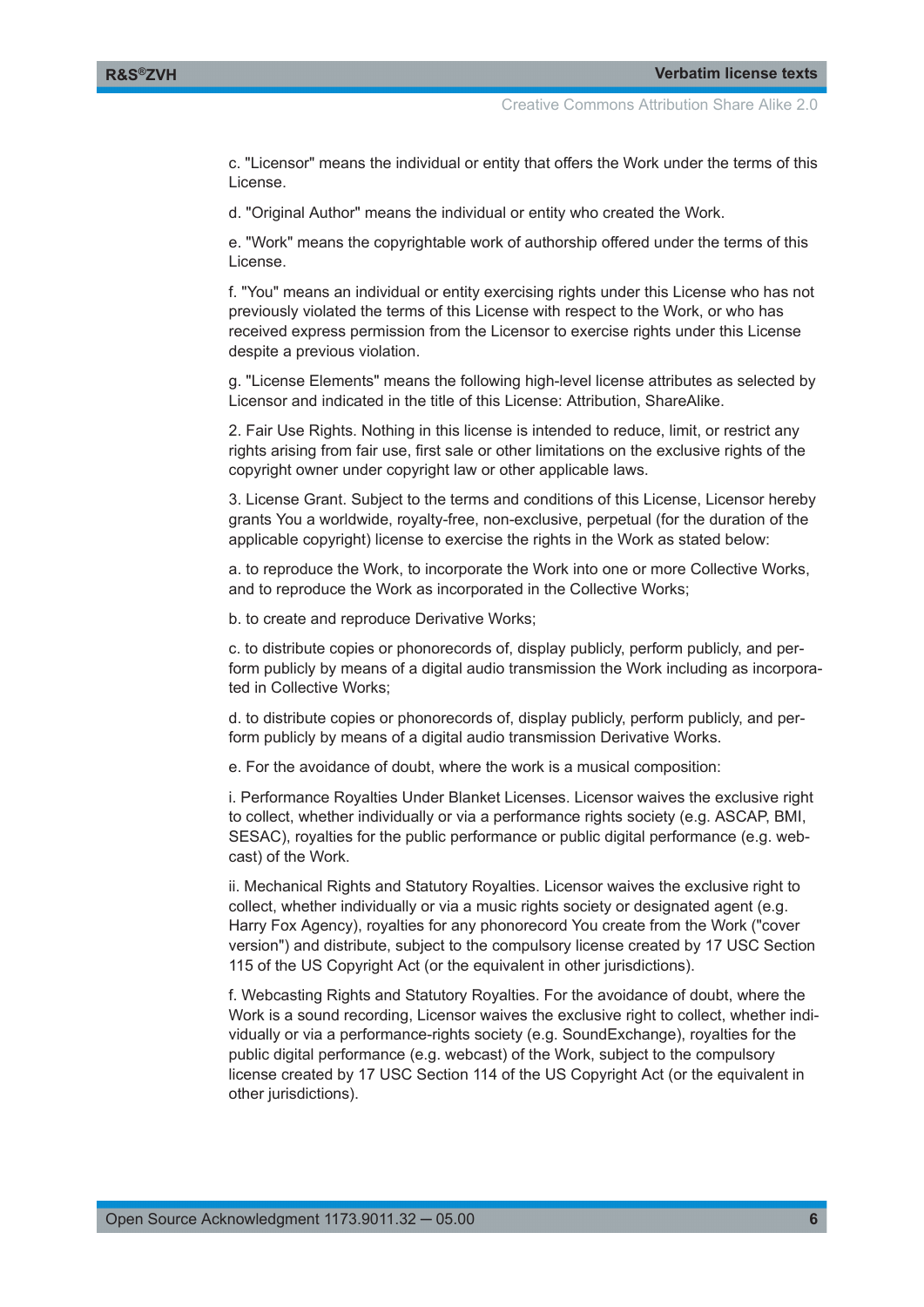The above rights may be exercised in all media and formats whether now known or hereafter devised. The above rights include the right to make such modifications as are technically necessary to exercise the rights in other media and formats. All rights not expressly granted by Licensor are hereby reserved.

4. Restrictions. The license granted in Section 3 above is expressly made subject to and limited by the following restrictions:

a. You may distribute, publicly display, publicly perform, or publicly digitally perform the Work only under the terms of this License, and You must include a copy of, or the Uniform Resource Identifier for, this License with every copy or phonorecord of the Work You distribute, publicly display, publicly perform, or publicly digitally perform. You may not offer or impose any terms on the Work that alter or restrict the terms of this License or the recipients' exercise of the rights granted hereunder. You may not sublicense the Work. You must keep intact all notices that refer to this License and to the disclaimer of warranties. You may not distribute, publicly display, publicly perform, or publicly digitally perform the Work with any technological measures that control access or use of the Work in a manner inconsistent with the terms of this License Agreement. The above applies to the Work as incorporated in a Collective Work, but this does not require the Collective Work apart from the Work itself to be made subject to the terms of this License. If You create a Collective Work, upon notice from any Licensor You must, to the extent practicable, remove from the Collective Work any reference to such Licensor or the Original Author, as requested. If You create a Derivative Work, upon notice from any Licensor You must, to the extent practicable, remove from the Derivative Work any reference to such Licensor or the Original Author, as requested.

b. You may distribute, publicly display, publicly perform, or publicly digitally perform a Derivative Work only under the terms of this License, a later version of this License with the same License Elements as this License, or a Creative Commons iCommons license that contains the same License Elements as this License (e.g. Attribution-ShareAlike 2.0 Japan). You must include a copy of, or the Uniform Resource Identifier for, this License or other license specified in the previous sentence with every copy or phonorecord of each Derivative Work You distribute, publicly display, publicly perform, or publicly digitally perform. You may not offer or impose any terms on the Derivative Works that alter or restrict the terms of this License or the recipients' exercise of the rights granted hereunder, and You must keep intact all notices that refer to this License and to the disclaimer of warranties. You may not distribute, publicly display, publicly perform, or publicly digitally perform the Derivative Work with any technological measures that control access or use of the Work in a manner inconsistent with the terms of this License Agreement. The above applies to the Derivative Work as incorporated in a Collective Work, but this does not require the Collective Work apart from the Derivative Work itself to be made subject to the terms of this License.

c. If you distribute, publicly display, publicly perform, or publicly digitally perform the Work or any Derivative Works or Collective Works, You must keep intact all copyright notices for the Work and give the Original Author credit reasonable to the medium or means You are utilizing by conveying the name (or pseudonym if applicable) of the Original Author if supplied; the title of the Work if supplied; to the extent reasonably practicable, the Uniform Resource Identifier, if any, that Licensor specifies to be associated with the Work, unless such URI does not refer to the copyright notice or licensing information for the Work; and in the case of a Derivative Work, a credit identifying the use of the Work in the Derivative Work (e.g., "French translation of the Work by Origi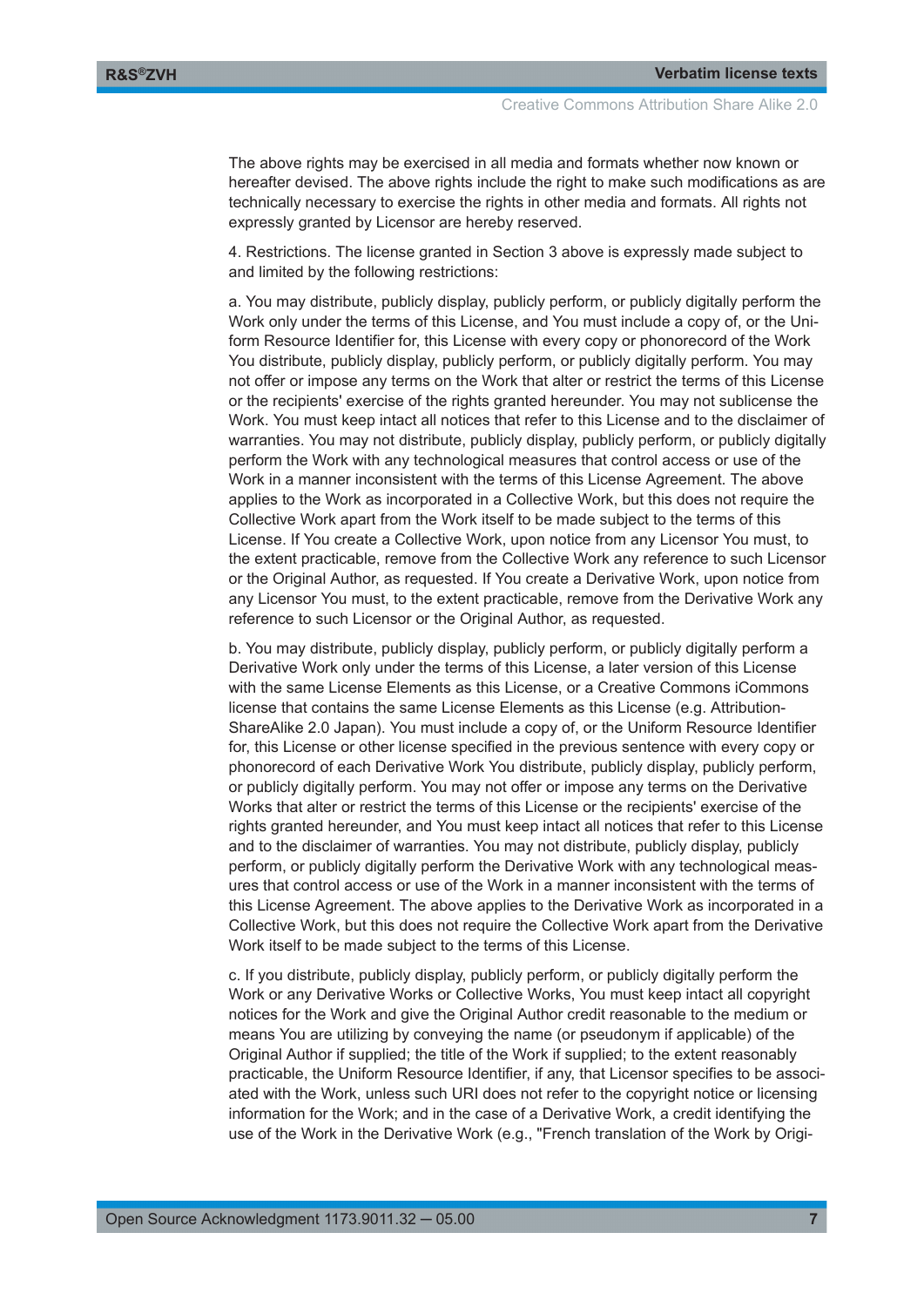nal Author," or "Screenplay based on original Work by Original Author"). Such credit may be implemented in any reasonable manner; provided, however, that in the case of a Derivative Work or Collective Work, at a minimum such credit will appear where any other comparable authorship credit appears and in a manner at least as prominent as such other comparable authorship credit.

5. Representations, Warranties and Disclaimer

UNLESS OTHERWISE AGREED TO BY THE PARTIES IN WRITING, LICENSOR OFFERS THE WORK AS-IS AND MAKES NO REPRESENTATIONS OR WARRAN-TIES OF ANY KIND CONCERNING THE MATERIALS, EXPRESS, IMPLIED, STATU-TORY OR OTHERWISE, INCLUDING, WITHOUT LIMITATION, WARRANTIES OF TITLE, MERCHANTIBILITY, FITNESS FOR A PARTICULAR PURPOSE, NONIN-FRINGEMENT, OR THE ABSENCE OF LATENT OR OTHER DEFECTS, ACCURACY, OR THE PRESENCE OF ABSENCE OF ERRORS, WHETHER OR NOT DISCOVER-ABLE. SOME JURISDICTIONS DO NOT ALLOW THE EXCLUSION OF IMPLIED WARRANTIES, SO SUCH EXCLUSION MAY NOT APPLY TO YOU.

6. Limitation on Liability. EXCEPT TO THE EXTENT REQUIRED BY APPLICABLE LAW, IN NO EVENT WILL LICENSOR BE LIABLE TO YOU ON ANY LEGAL THEORY FOR ANY SPECIAL, INCIDENTAL, CONSEQUENTIAL, PUNITIVE OR EXEMPLARY DAMAGES ARISING OUT OF THIS LICENSE OR THE USE OF THE WORK, EVEN IF LICENSOR HAS BEEN ADVISED OF THE POSSIBILITY OF SUCH DAMAGES.

7. Termination

a. This License and the rights granted hereunder will terminate automatically upon any breach by You of the terms of this License. Individuals or entities who have received Derivative Works or Collective Works from You under this License, however, will not have their licenses terminated provided such individuals or entities remain in full compliance with those licenses. Sections 1, 2, 5, 6, 7, and 8 will survive any termination of this License.

b. Subject to the above terms and conditions, the license granted here is perpetual (for the duration of the applicable copyright in the Work). Notwithstanding the above, Licensor reserves the right to release the Work under different license terms or to stop distributing the Work at any time; provided, however that any such election will not serve to withdraw this License (or any other license that has been, or is required to be, granted under the terms of this License), and this License will continue in full force and effect unless terminated as stated above.

#### 8. Miscellaneous

a. Each time You distribute or publicly digitally perform the Work or a Collective Work, the Licensor offers to the recipient a license to the Work on the same terms and conditions as the license granted to You under this License.

b. Each time You distribute or publicly digitally perform a Derivative Work, Licensor offers to the recipient a license to the original Work on the same terms and conditions as the license granted to You under this License.

c. If any provision of this License is invalid or unenforceable under applicable law, it shall not affect the validity or enforceability of the remainder of the terms of this License, and without further action by the parties to this agreement, such provision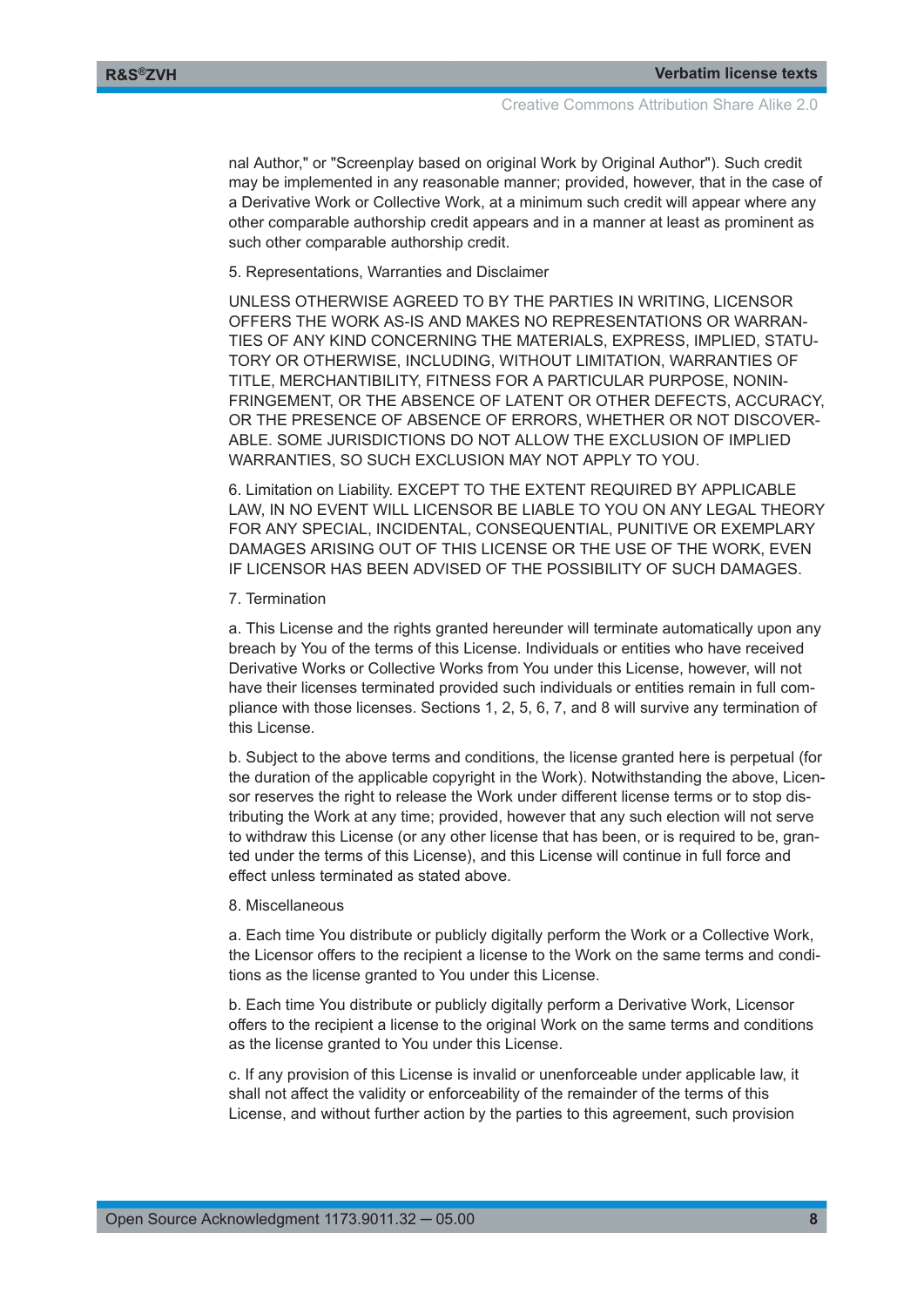<span id="page-8-0"></span>shall be reformed to the minimum extent necessary to make such provision valid and enforceable.

d. No term or provision of this License shall be deemed waived and no breach consented to unless such waiver or consent shall be in writing and signed by the party to be charged with such waiver or consent.

e. This License constitutes the entire agreement between the parties with respect to the Work licensed here. There are no understandings, agreements or representations with respect to the Work not specified here. Licensor shall not be bound by any additional provisions that may appear in any communication from You. This License may not be modified without the mutual written agreement of the Licensor and You.

Creative Commons is not a party to this License, and makes no warranty whatsoever in connection with the Work. Creative Commons will not be liable to You or any party on any legal theory for any damages whatsoever, including without limitation any general, special, incidental or consequential damages arising in connection to this license. Notwithstanding the foregoing two (2) sentences, if Creative Commons has expressly identified itself as the Licensor hereunder, it shall have all rights and obligations of Licensor.

Except for the limited purpose of indicating to the public that the Work is licensed under the CCPL, neither party will use the trademark "Creative Commons" or any related trademark or logo of Creative Commons without the prior written consent of Creative Commons. Any permitted use will be in compliance with Creative Commons' then-current trademark usage guidelines, as may be published on its website or otherwise made available upon request from time to time.

Creative Commons may be contacted at http://creativecommons.org/.

## **3.4 MIT License**

Permission is hereby granted, free of charge, to any person obtaining a copy of this software and associated documentation files (the "Software"), to deal in the Software without restriction, including without limitation the rights to use, copy, modify, merge, publish, distribute, sublicense, and/or sell copies of the Software, and to permit persons to whom the Software is furnished to do so, subject to the following conditions:

The above copyright notice and this permission notice shall be included in all copies or substantial portions of the Software.

THE SOFTWARE IS PROVIDED "AS IS", WITHOUT WARRANTY OF ANY KIND, EXPRESS OR IMPLIED, INCLUDING BUT NOT LIMITED TO THE WARRANTIES OF MERCHANTABILITY, FITNESS FOR A PARTICULAR PURPOSE AND NONIN-FRINGEMENT. IN NO EVENT SHALL THE AUTHORS OR COPYRIGHT HOLDERS BE LIABLE FOR ANY CLAIM, DAMAGES OR OTHER LIABILITY, WHETHER IN AN ACTION OF CONTRACT, TORT OR OTHERWISE, ARISING FROM, OUT OF OR IN CONNECTION WITH THE SOFTWARE OR THE USE OR OTHER DEALINGS IN THE SOFTWARE.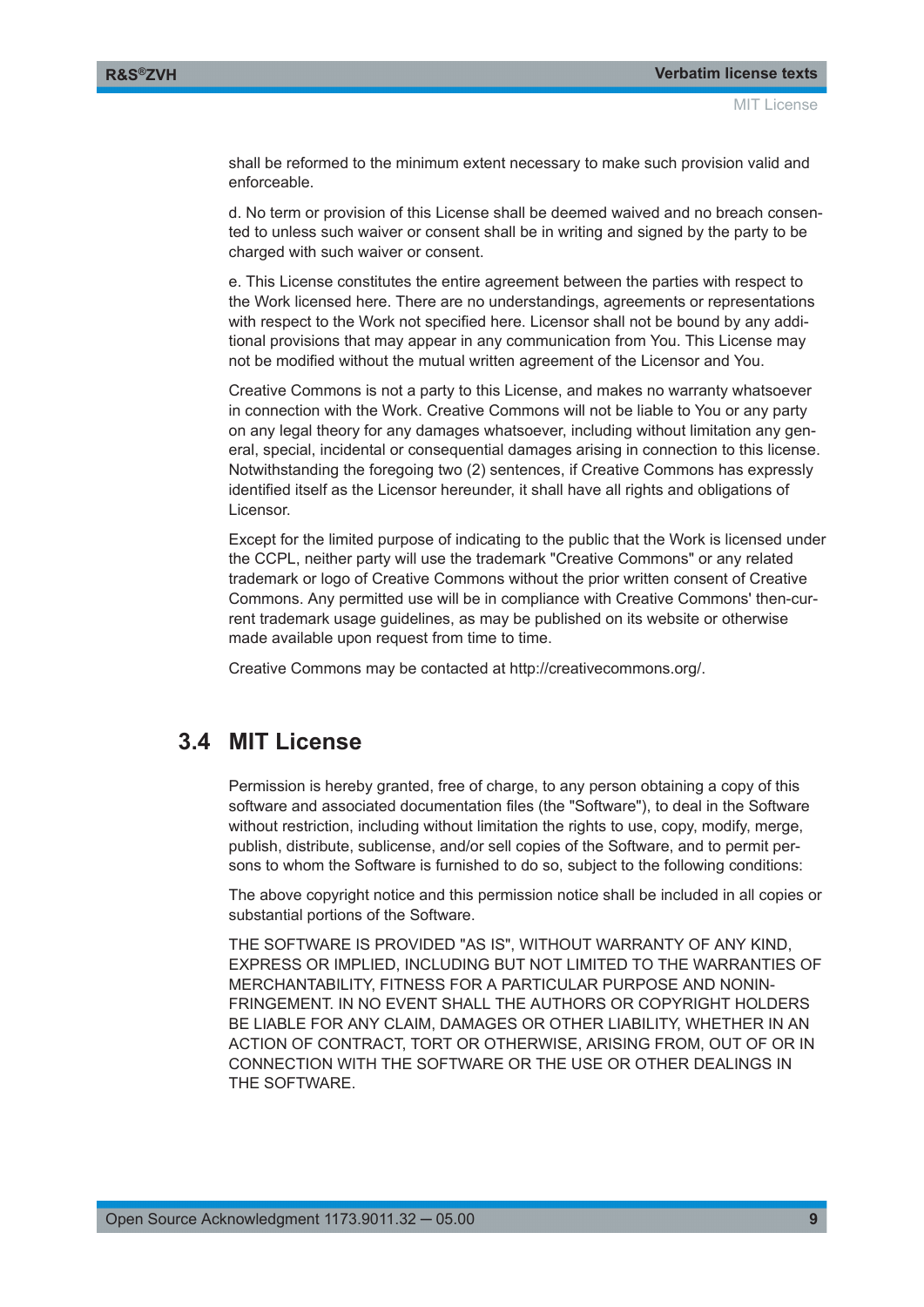## <span id="page-9-0"></span>**3.5 ODC Open Database License v1.0**

ODC Open Database License (ODbL)

Preamble

The Open Database License (ODbL) is a license agreement intended to allow users to freely share, modify, and use this Database while maintaining this same freedom for others. Many databases are covered by copyright, and therefore this document licenses these rights. Some jurisdictions, mainly in the European Union, have specific rights that cover databases, and so the ODbL addresses these rights, too. Finally, the ODbL is also an agreement in contract for users of this Database to act in certain ways in return for accessing this Database.

Databases can contain a wide variety of types of content (images, audiovisual material, and sounds all in the same database, for example), and so the ODbL only governs the rights over the Database, and not the contents of the Database individually. Licensors should use the ODbL together with another license for the contents, if the contents have a single set of rights that uniformly covers all of the contents. If the contents have multiple sets of different rights, Licensors should describe what rights govern what contents together in the individual record or in some other way that clarifies what rights apply.

Sometimes the contents of a database, or the database itself, can be covered by other rights not addressed here (such as private contracts, trade mark over the name, or privacy rights / data protection rights over information in the contents), and so you are advised that you may have to consult other documents or clear other rights before doing activities not covered by this License.

------

The Licensor (as defined below)

and

You (as defined below)

agree as follows:

1.0 Definitions of Capitalised Words

"Collective Database" – Means this Database in unmodified form as part of a collection of independent databases in themselves that together are assembled into a collective whole. A work that constitutes a Collective Database will not be considered a Derivative Database.

"Convey" – As a verb, means Using the Database, a Derivative Database, or the Database as part of a Collective Database in any way that enables a Person to make or receive copies of the Database or a Derivative Database. Conveying does not include interaction with a user through a computer network, or creating and Using a Produced Work, where no transfer of a copy of the Database or a Derivative Database occurs. "Contents" – The contents of this Database, which includes the information, independent works, or other material collected into the Database. For example, the contents of the Database could be factual data or works such as images, audiovisual material, text, or sounds.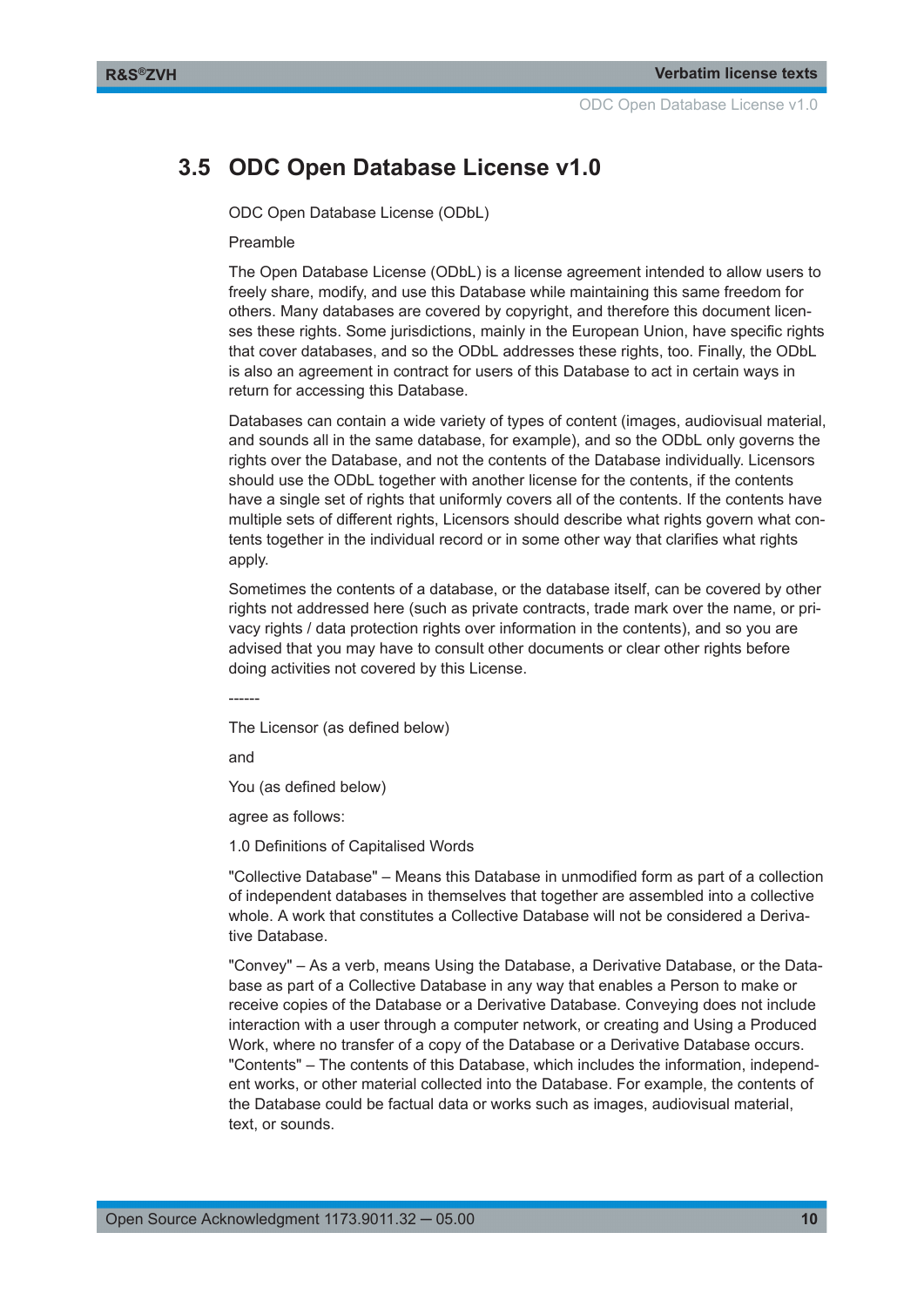"Database" – A collection of material (the Contents) arranged in a systematic or methodical way and individually accessible by electronic or other means offered under the terms of this License.

"Database Directive" – Means Directive 96/9/EC of the European Parliament and of the Council of 11 March 1996 on the legal protection of databases, as amended or succeeded.

"Database Right" – Means rights resulting from the Chapter III ("sui generis") rights in the Database Directive (as amended and as transposed by member states), which includes the Extraction and Re-utilisation of the whole or a Substantial part of the Contents, as well as any similar rights available in the relevant jurisdiction under Section 10.4.

"Derivative Database" – Means a database based upon the Database, and includes any translation, adaptation, arrangement, modification, or any other alteration of the Database or of a Substantial part of the Contents. This includes, but is not limited to, Extracting or Re-utilising the whole or a Substantial part of the Contents in a new Database.

"Extraction" – Means the permanent or temporary transfer of all or a Substantial part of the Contents to another medium by any means or in any form.

"License" – Means this license agreement and is both a license of rights such as copyright and Database Rights and an agreement in contract.

"Licensor" – Means the Person that offers the Database under the terms of this License.

"Person" – Means a natural or legal person or a body of persons corporate or incorporate.

"Produced Work" – a work (such as an image, audiovisual material, text, or sounds) resulting from using the whole or a Substantial part of the Contents (via a search or other query) from this Database, a Derivative Database, or this Database as part of a Collective Database.

"Publicly" – means to Persons other than You or under Your control by either more than 50% ownership or by the power to direct their activities (such as contracting with an independent consultant).

"Re-utilisation" – means any form of making available to the public all or a Substantial part of the Contents by the distribution of copies, by renting, by online or other forms of transmission.

"Substantial" – Means substantial in terms of quantity or quality or a combination of both. The repeated and systematic Extraction or Re-utilisation of insubstantial parts of the Contents may amount to the Extraction or Re-utilisation of a Substantial part of the Contents.

"Use" – As a verb, means doing any act that is restricted by copyright or Database Rights whether in the original medium or any other; and includes without limitation distributing, copying, publicly performing, publicly displaying, and preparing derivative works of the Database, as well as modifying the Database as may be technically necessary to use it in a different mode or format.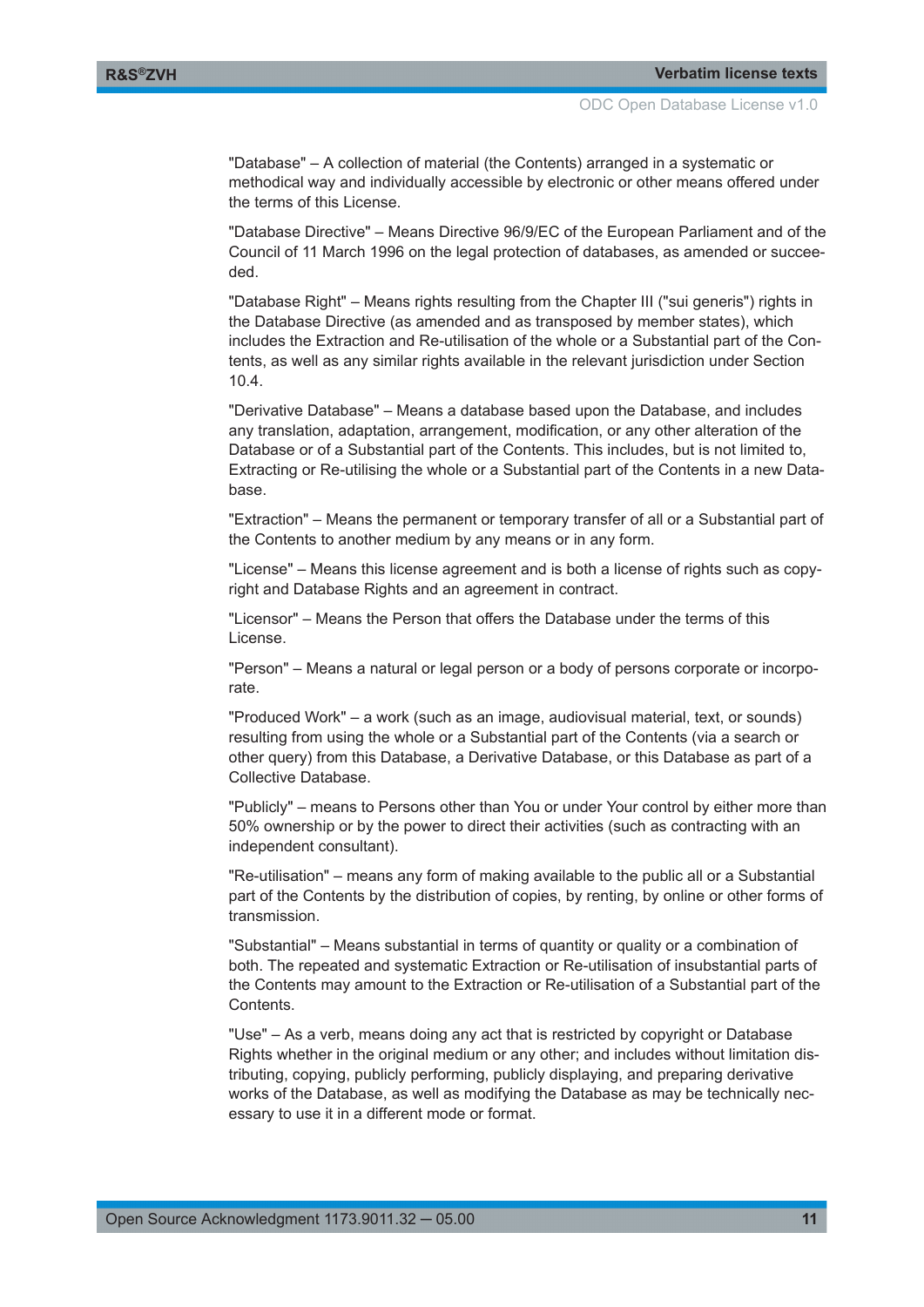"You" – Means a Person exercising rights under this License who has not previously violated the terms of this License with respect to the Database, or who has received express permission from the Licensor to exercise rights under this License despite a previous violation.

Words in the singular include the plural and vice versa.

2.0 What this License covers

2.1. Legal effect of this document. This License is:

a. A license of applicable copyright and neighbouring rights;

b. A license of the Database Right; and

c. An agreement in contract between You and the Licensor.

2.2 Legal rights covered. This License covers the legal rights in the Database, including:

a. Copyright. Any copyright or neighbouring rights in the Database. The copyright licensed includes any individual elements of the Database, but does not cover the copyright over the Contents independent of this Database. See Section 2.4 for details. Copyright law varies between jurisdictions, but is likely to cover: the Database model or schema, which is the structure, arrangement, and organisation of the Database, and can also include the Database tables and table indexes; the data entry and output sheets; and the Field names of Contents stored in the Database;

b. Database Rights. Database Rights only extend to the Extraction and Re-utilisation of the whole or a Substantial part of the Contents. Database Rights can apply even when there is no copyright over the Database. Database Rights can also apply when the Contents are removed from the Database and are selected and arranged in a way that would not infringe any applicable copyright; and

c. Contract. This is an agreement between You and the Licensor for access to the Database. In return you agree to certain conditions of use on this access as outlined in this License.

2.3 Rights not covered.

a. This License does not apply to computer programs used in the making or operation of the Database;

b. This License does not cover any patents over the Contents or the Database; and

c. This License does not cover any trademarks associated with the Database.

2.4 Relationship to Contents in the Database. The individual items of the Contents contained in this Database may be covered by other rights, including copyright, patent, data protection, privacy, or personality rights, and this License does not cover any rights (other than Database Rights or in contract) in individual Contents contained in the Database. For example, if used on a Database of images (the Contents), this License would not apply to copyright over individual images, which could have their own separate licenses, or one single license covering all of the rights over the images.

3.0 Rights granted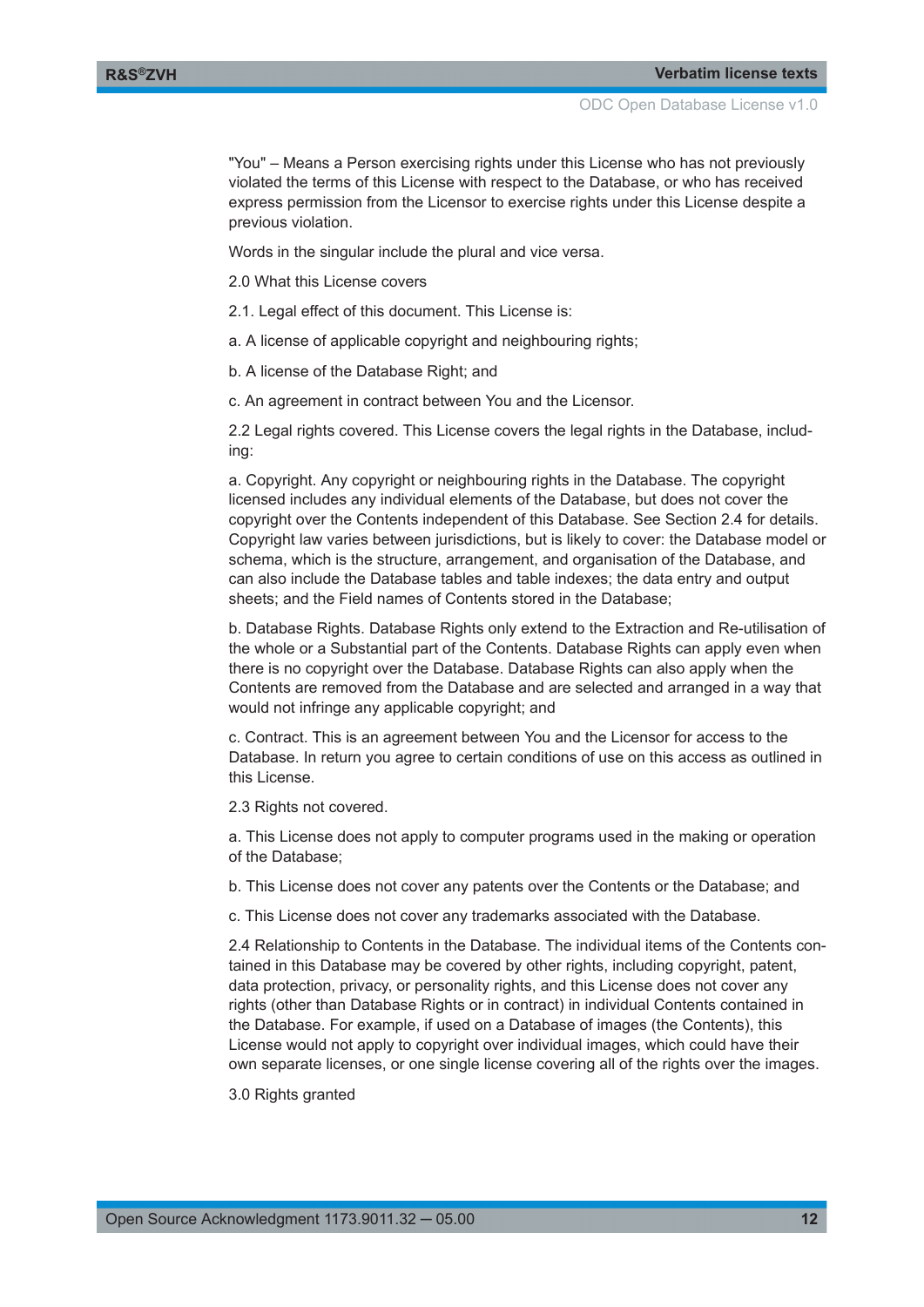3.1 Subject to the terms and conditions of this License, the Licensor grants to You a worldwide, royalty-free, non-exclusive, terminable (but only under Section 9) license to Use the Database for the duration of any applicable copyright and Database Rights. These rights explicitly include commercial use, and do not exclude any field of endeavour. To the extent possible in the relevant jurisdiction, these rights may be exercised in all media and formats whether now known or created in the future.

The rights granted cover, for example:

- a. Extraction and Re-utilisation of the whole or a Substantial part of the Contents;
- b. Creation of Derivative Databases;
- c. Creation of Collective Databases;

d. Creation of temporary or permanent reproductions by any means and in any form, in whole or in part, including of any Derivative Databases or as a part of Collective Databases; and

e. Distribution, communication, display, lending, making available, or performance to the public by any means and in any form, in whole or in part, including of any Derivative Database or as a part of Collective Databases.

3.2 Compulsory license schemes. For the avoidance of doubt:

a. Non-waivable compulsory license schemes. In those jurisdictions in which the right to collect royalties through any statutory or compulsory licensing scheme cannot be waived, the Licensor reserves the exclusive right to collect such royalties for any exercise by You of the rights granted under this License;

b. Waivable compulsory license schemes. In those jurisdictions in which the right to collect royalties through any statutory or compulsory licensing scheme can be waived, the Licensor waives the exclusive right to collect such royalties for any exercise by You of the rights granted under this License; and,

c. Voluntary license schemes. The Licensor waives the right to collect royalties, whether individually or, in the event that the Licensor is a member of a collecting society that administers voluntary licensing schemes, via that society, from any exercise by You of the rights granted under this License.

3.3 The right to release the Database under different terms, or to stop distributing or making available the Database, is reserved. Note that this Database may be multiplelicensed, and so You may have the choice of using alternative licenses for this Database. Subject to Section 10.4, all other rights not expressly granted by Licensor are reserved.

#### 4.0 Conditions of Use

4.1 The rights granted in Section 3 above are expressly made subject to Your complying with the following conditions of use. These are important conditions of this License, and if You fail to follow them, You will be in material breach of its terms.

4.2 Notices. If You Publicly Convey this Database, any Derivative Database, or the Database as part of a Collective Database, then You must:

a. Do so only under the terms of this License or another license permitted under Section 4.4;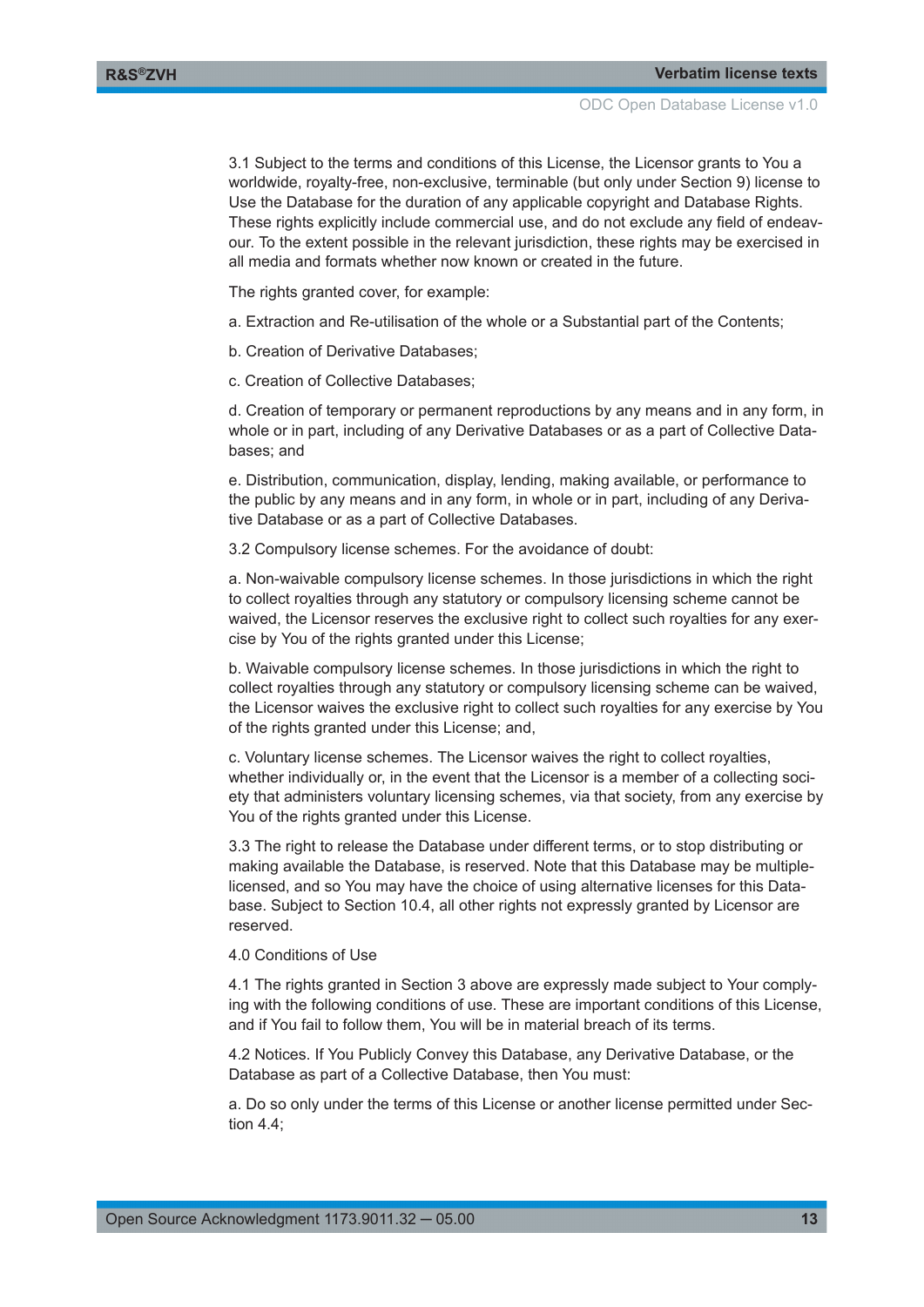b. Include a copy of this License (or, as applicable, a license permitted under Section 4.4) or its Uniform Resource Identifier (URI) with the Database or Derivative Database, including both in the Database or Derivative Database and in any relevant documentation; and

c. Keep intact any copyright or Database Right notices and notices that refer to this License.

d. If it is not possible to put the required notices in a particular file due to its structure, then You must include the notices in a location (such as a relevant directory) where users would be likely to look for it.

4.3 Notice for using output (Contents). Creating and Using a Produced Work does not require the notice in Section 4.2. However, if you Publicly Use a Produced Work, You must include a notice associated with the Produced Work reasonably calculated to make any Person that uses, views, accesses, interacts with, or is otherwise exposed to the Produced Work aware that Content was obtained from the Database, Derivative Database, or the Database as part of a Collective Database, and that it is available under this License.

a. Example notice. The following text will satisfy notice under Section 4.3:

Contains information from DATABASE NAME, which is made available here under the Open Database License (ODbL).

DATABASE NAME should be replaced with the name of the Database and a hyperlink to the URI of the Database. "Open Database License" should contain a hyperlink to the URI of the text of this License. If hyperlinks are not possible, You should include the plain text of the required URI's with the above notice. 4.4 Share alike.

a. Any Derivative Database that You Publicly Use must be only under the terms of:

- i. This License;
- ii. A later version of this License similar in spirit to this License; or
- iii. A compatible license.

If You license the Derivative Database under one of the licenses mentioned in (iii), You must comply with the terms of that license.

b. For the avoidance of doubt, Extraction or Re-utilisation of the whole or a Substantial part of the Contents into a new database is a Derivative Database and must comply with Section 4.4.

c. Derivative Databases and Produced Works. A Derivative Database is Publicly Used and so must comply with Section 4.4. if a Produced Work created from the Derivative Database is Publicly Used.

d. Share Alike and additional Contents. For the avoidance of doubt, You must not add Contents to Derivative Databases under Section 4.4 a that are incompatible with the rights granted under this License.

e. Compatible licenses. Licensors may authorise a proxy to determine compatible licenses under Section 4.4 a iii. If they do so, the authorised proxy's public statement of acceptance of a compatible license grants You permission to use the compatible license.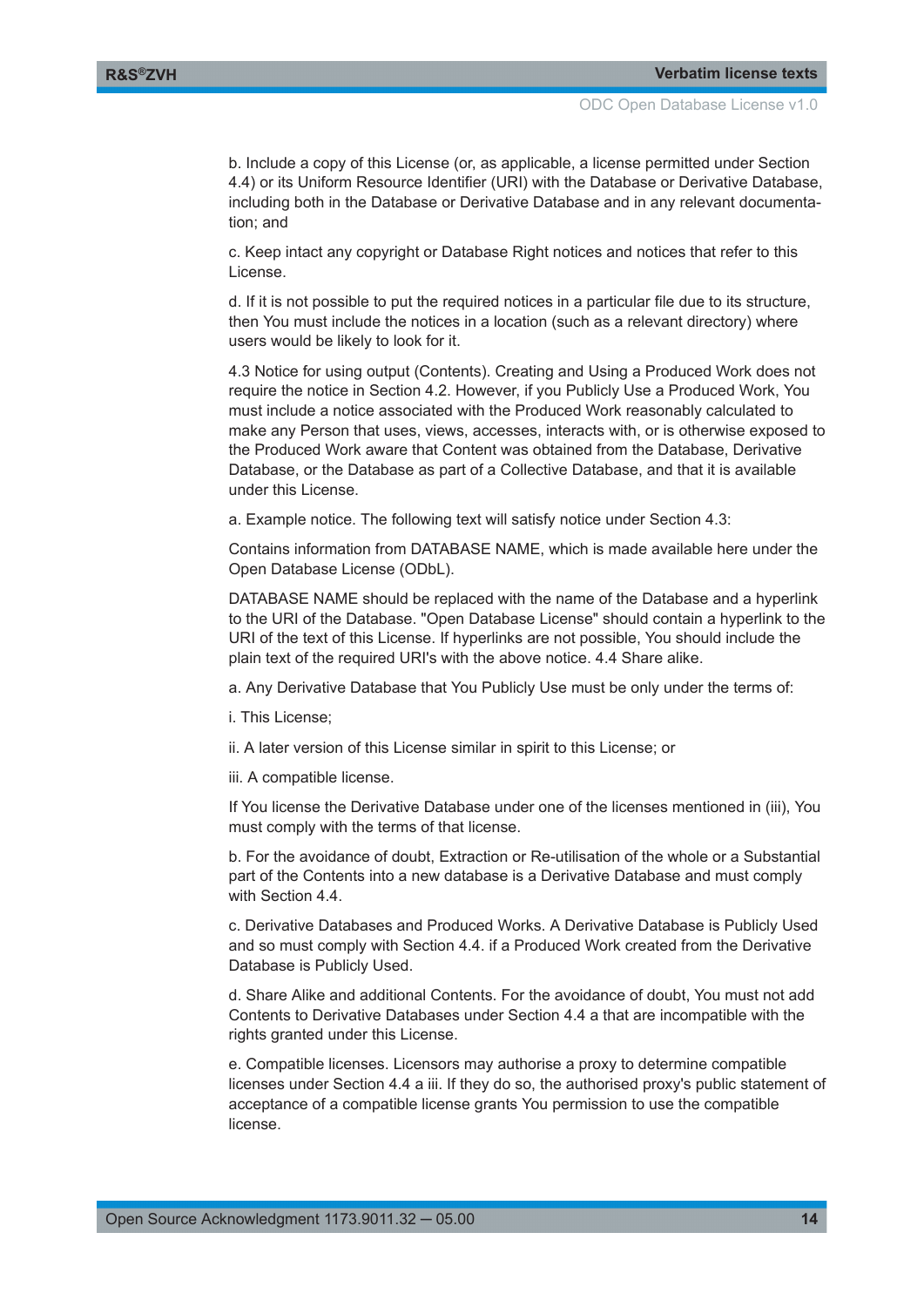4.5 Limits of Share Alike. The requirements of Section 4.4 do not apply in the following:

a. For the avoidance of doubt, You are not required to license Collective Databases under this License if You incorporate this Database or a Derivative Database in the collection, but this License still applies to this Database or a Derivative Database as a part of the Collective Database;

b. Using this Database, a Derivative Database, or this Database as part of a Collective Database to create a Produced Work does not create a Derivative Database for purposes of Section 4.4; and

c. Use of a Derivative Database internally within an organisation is not to the public and therefore does not fall under the requirements of Section 4.4.

4.6 Access to Derivative Databases. If You Publicly Use a Derivative Database or a Produced Work from a Derivative Database, You must also offer to recipients of the Derivative Database or Produced Work a copy in a machine readable form of:

a. The entire Derivative Database; or

b. A file containing all of the alterations made to the Database or the method of making the alterations to the Database (such as an algorithm), including any additional Contents, that make up all the differences between the Database and the Derivative Database.

The Derivative Database (under a.) or alteration file (under b.) must be available at no more than a reasonable production cost for physical distributions and free of charge if distributed over the internet.

4.7 Technological measures and additional terms

a. This License does not allow You to impose (except subject to Section 4.7 b.) any terms or any technological measures on the Database, a Derivative Database, or the whole or a Substantial part of the Contents that alter or restrict the terms of this License, or any rights granted under it, or have the effect or intent of restricting the ability of any person to exercise those rights.

b. Parallel distribution. You may impose terms or technological measures on the Database, a Derivative Database, or the whole or a Substantial part of the Contents (a "Restricted Database") in contravention of Section 4.74 a. only if You also make a copy of the Database or a Derivative Database available to the recipient of the Restricted Database:

i. That is available without additional fee;

ii. That is available in a medium that does not alter or restrict the terms of this License, or any rights granted under it, or have the effect or intent of restricting the ability of any person to exercise those rights (an "Unrestricted Database"); and

iii. The Unrestricted Database is at least as accessible to the recipient as a practical matter as the Restricted Database.

c. For the avoidance of doubt, You may place this Database or a Derivative Database in an authenticated environment, behind a password, or within a similar access control scheme provided that You do not alter or restrict the terms of this License or any rights granted under it or have the effect or intent of restricting the ability of any person to exercise those rights.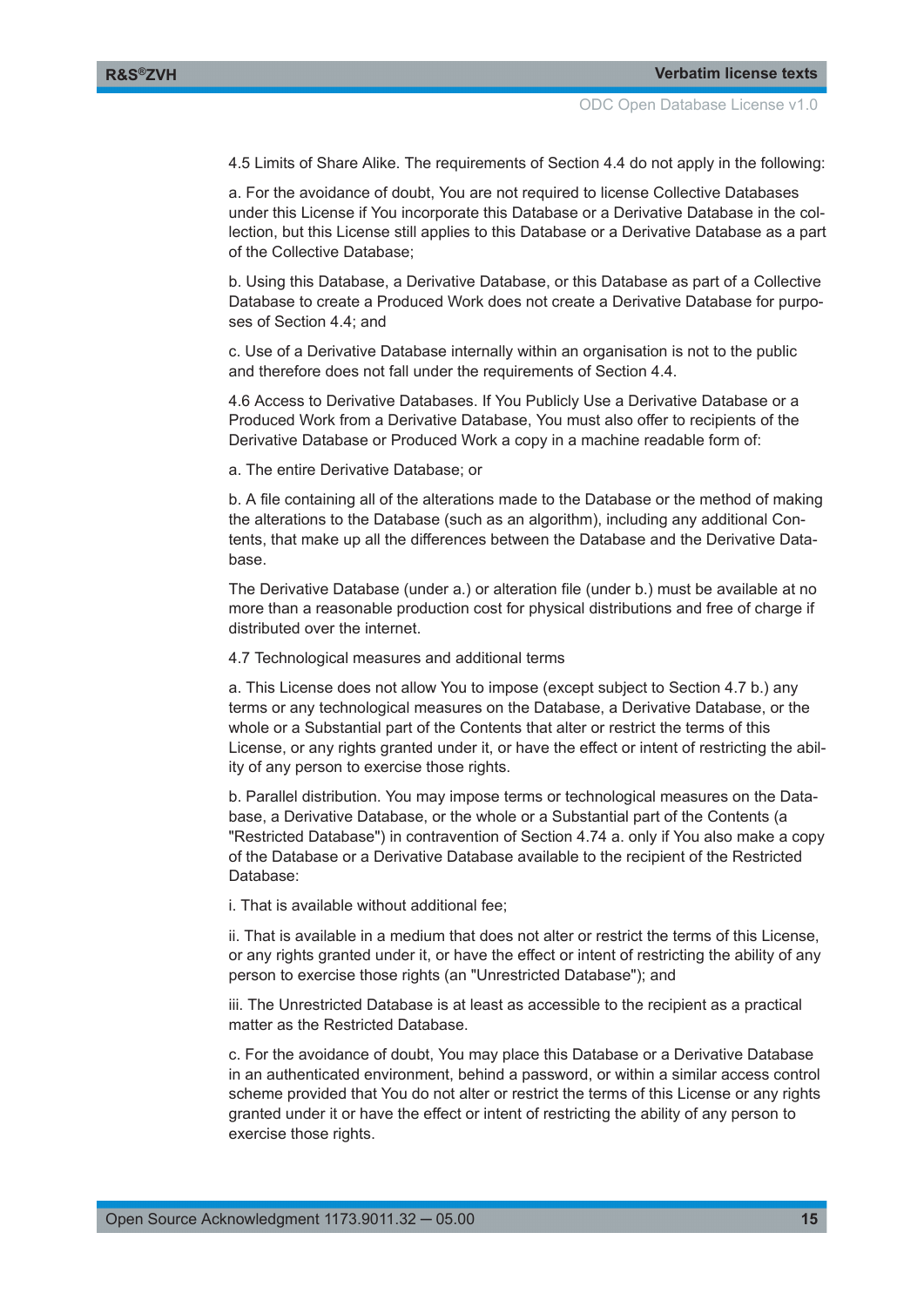4.8 Licensing of others. You may not sublicense the Database. Each time You communicate the Database, the whole or Substantial part of the Contents, or any Derivative Database to anyone else in any way, the Licensor offers to the recipient a license to the Database on the same terms and conditions as this License. You are not responsible for enforcing compliance by third parties with this License, but You may enforce any rights that You have over a Derivative Database. You are solely responsible for any modifications of a Derivative Database made by You or another Person at Your direction. You may not impose any further restrictions on the exercise of the rights granted or affirmed under this License.

5.0 Moral rights

5.1 Moral rights. This section covers moral rights, including any rights to be identified as the author of the Database or to object to treatment that would otherwise prejudice the author's honour and reputation, or any other derogatory treatment:

a. For jurisdictions allowing waiver of moral rights, Licensor waives all moral rights that Licensor may have in the Database to the fullest extent possible by the law of the relevant jurisdiction under Section 10.4;

b. If waiver of moral rights under Section 5.1 a in the relevant jurisdiction is not possible, Licensor agrees not to assert any moral rights over the Database and waives all claims in moral rights to the fullest extent possible by the law of the relevant jurisdiction under Section 10.4; and

c. For jurisdictions not allowing waiver or an agreement not to assert moral rights under Section 5.1 a and b, the author may retain their moral rights over certain aspects of the Database.

Please note that some jurisdictions do not allow for the waiver of moral rights, and so moral rights may still subsist over the Database in some jurisdictions.

6.0 Fair dealing, Database exceptions, and other rights not affected

6.1 This License does not affect any rights that You or anyone else may independently have under any applicable law to make any use of this Database, including without limitation:

a. Exceptions to the Database Right including: Extraction of Contents from non-electronic Databases for private purposes, Extraction for purposes of illustration for teaching or scientific research, and Extraction or Re-utilisation for public security or an administrative or judicial procedure.

b. Fair dealing, fair use, or any other legally recognised limitation or exception to infringement of copyright or other applicable laws.

6.2 This License does not affect any rights of lawful users to Extract and Re-utilise insubstantial parts of the Contents, evaluated quantitatively or qualitatively, for any purposes whatsoever, including creating a Derivative Database (subject to other rights over the Contents, see Section 2.4). The repeated and systematic Extraction or Re-utilisation of insubstantial parts of the Contents may however amount to the Extraction or Re-utilisation of a Substantial part of the Contents.

7.0 Warranties and Disclaimer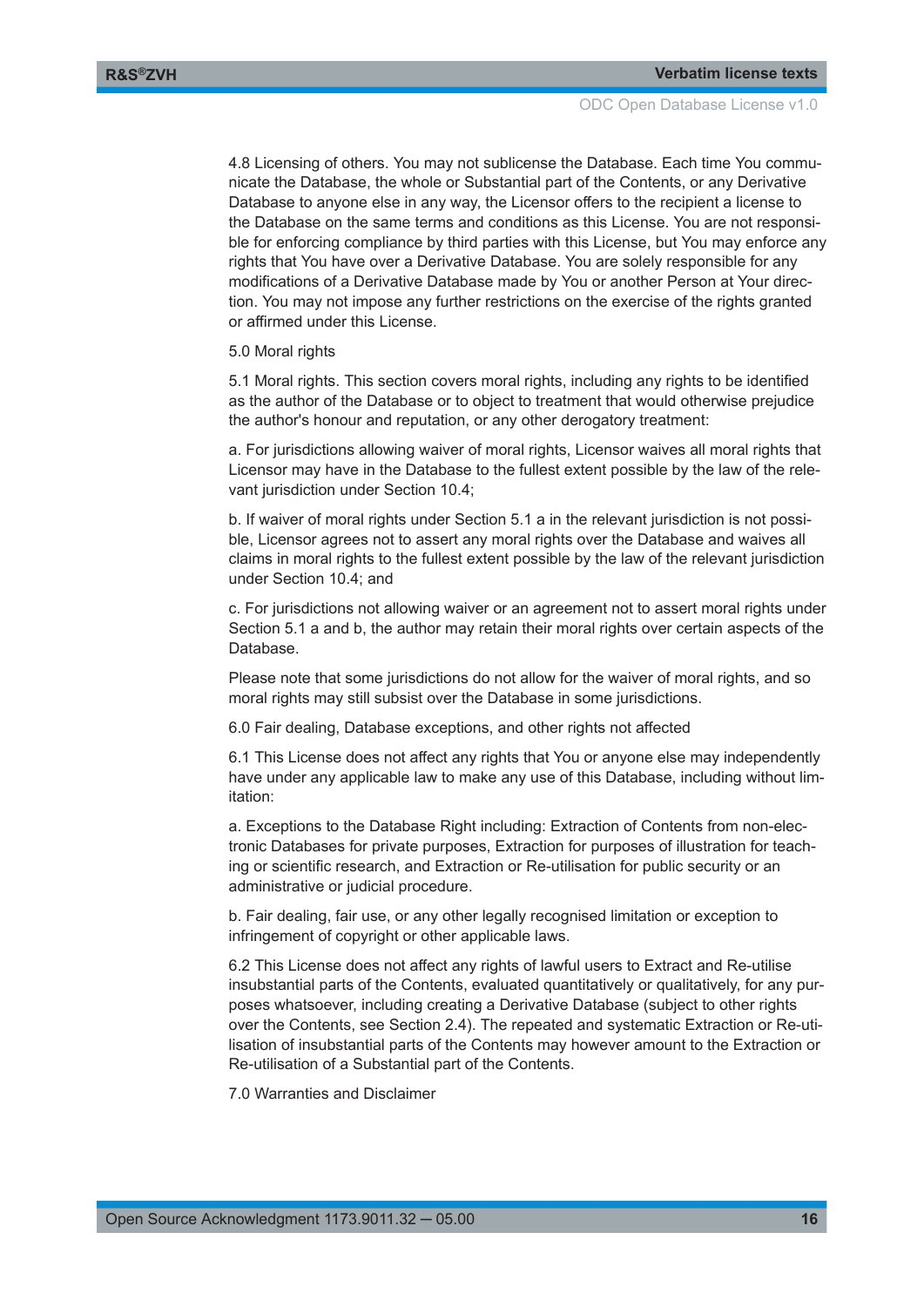7.1 The Database is licensed by the Licensor "as is" and without any warranty of any kind, either express, implied, or arising by statute, custom, course of dealing, or trade usage. Licensor specifically disclaims any and all implied warranties or conditions of title, non-infringement, accuracy or completeness, the presence or absence of errors, fitness for a particular purpose, merchantability, or otherwise. Some jurisdictions do not allow the exclusion of implied warranties, so this exclusion may not apply to You.

8.0 Limitation of liability

8.1 Subject to any liability that may not be excluded or limited by law, the Licensor is not liable for, and expressly excludes, all liability for loss or damage however and whenever caused to anyone by any use under this License, whether by You or by anyone else, and whether caused by any fault on the part of the Licensor or not. This exclusion of liability includes, but is not limited to, any special, incidental, consequential, punitive, or exemplary damages such as loss of revenue, data, anticipated profits, and lost business. This exclusion applies even if the Licensor has been advised of the possibility of such damages.

8.2 If liability may not be excluded by law, it is limited to actual and direct financial loss to the extent it is caused by proved negligence on the part of the Licensor.

9.0 Termination of Your rights under this License

9.1 Any breach by You of the terms and conditions of this License automatically terminates this License with immediate effect and without notice to You. For the avoidance of doubt, Persons who have received the Database, the whole or a Substantial part of the Contents, Derivative Databases, or the Database as part of a Collective Database from You under this License will not have their licenses terminated provided their use is in full compliance with this License or a license granted under Section 4.8 of this License. Sections 1, 2, 7, 8, 9 and 10 will survive any termination of this License.

9.2 If You are not in breach of the terms of this License, the Licensor will not terminate Your rights under it.

9.3 Unless terminated under Section 9.1, this License is granted to You for the duration of applicable rights in the Database.

9.4 Reinstatement of rights. If you cease any breach of the terms and conditions of this License, then your full rights under this License will be reinstated:

a. Provisionally and subject to permanent termination until the 60th day after cessation of breach;

b. Permanently on the 60th day after cessation of breach unless otherwise reasonably notified by the Licensor; or

c. Permanently if reasonably notified by the Licensor of the violation, this is the first time You have received notice of violation of this License from the Licensor, and You cure the violation prior to 30 days after your receipt of the notice.

Persons subject to permanent termination of rights are not eligible to be a recipient and receive a license under Section 4.8.

9.5 Notwithstanding the above, Licensor reserves the right to release the Database under different license terms or to stop distributing or making available the Database. Releasing the Database under different license terms or stopping the distribution of the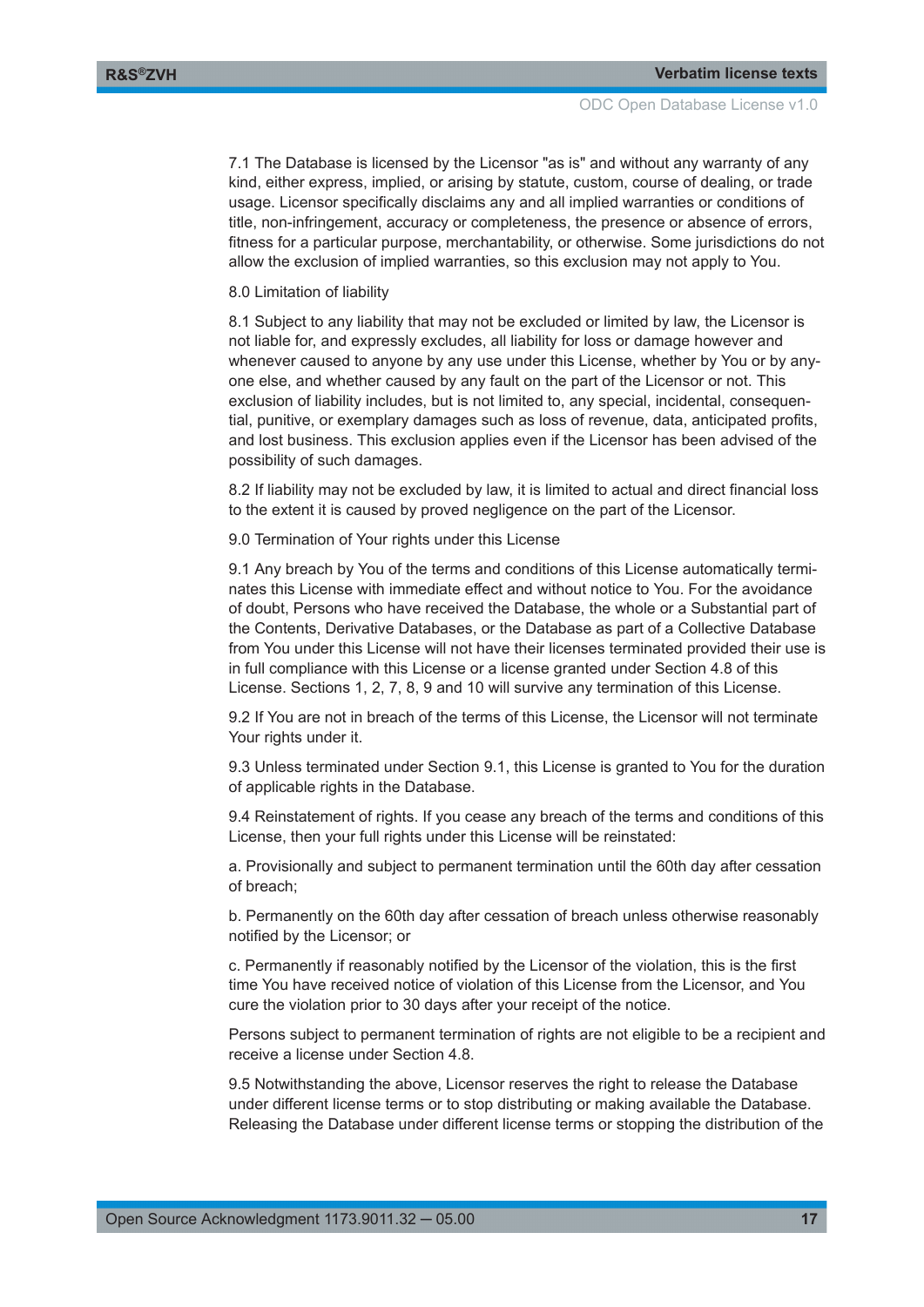<span id="page-17-0"></span>Database will not withdraw this License (or any other license that has been, or is required to be, granted under the terms of this License), and this License will continue in full force and effect unless terminated as stated above.

10.0 General

10.1 If any provision of this License is held to be invalid or unenforceable, that must not affect the validity or enforceability of the remainder of the terms and conditions of this License and each remaining provision of this License shall be valid and enforced to the fullest extent permitted by law.

10.2 This License is the entire agreement between the parties with respect to the rights granted here over the Database. It replaces any earlier understandings, agreements or representations with respect to the Database.

10.3 If You are in breach of the terms of this License, You will not be entitled to rely on the terms of this License or to complain of any breach by the Licensor.

10.4 Choice of law. This License takes effect in and will be governed by the laws of the relevant jurisdiction in which the License terms are sought to be enforced. If the standard suite of rights granted under applicable copyright law and Database Rights in the relevant jurisdiction includes additional rights not granted under this License, these additional rights are granted in this License in order to meet the terms of this License.

### **3.6 OpenSSL License**

#### OpenSSL License

Copyright (c) 1998-2008 The OpenSSL Project. All rights reserved.

Redistribution and use in source and binary forms, with or without modification, are permitted provided that the following conditions are met:

1. Redistributions of source code must retain the above copyright notice, this list of conditions and the following disclaimer.

2. Redistributions in binary form must reproduce the above copyright notice, this list of conditions and the following disclaimer in the documentation and/or other materials provided with the distribution.

3. All advertising materials mentioning features or use of this software must display the following acknowledgment: "This product includes software developed by the OpenSSL Project for use in the OpenSSL Toolkit. (http://www.openssl.org/)"

4. The names "OpenSSL Toolkit" and "OpenSSL Project" must not be used to endorse or promote products derived from this software without prior written permission. For written permission, please contact openssl-core@openssl.org.

5. Products derived from this software may not be called "OpenSSL" nor may "OpenSSL" appear in their names without prior written permission of the OpenSSL Project.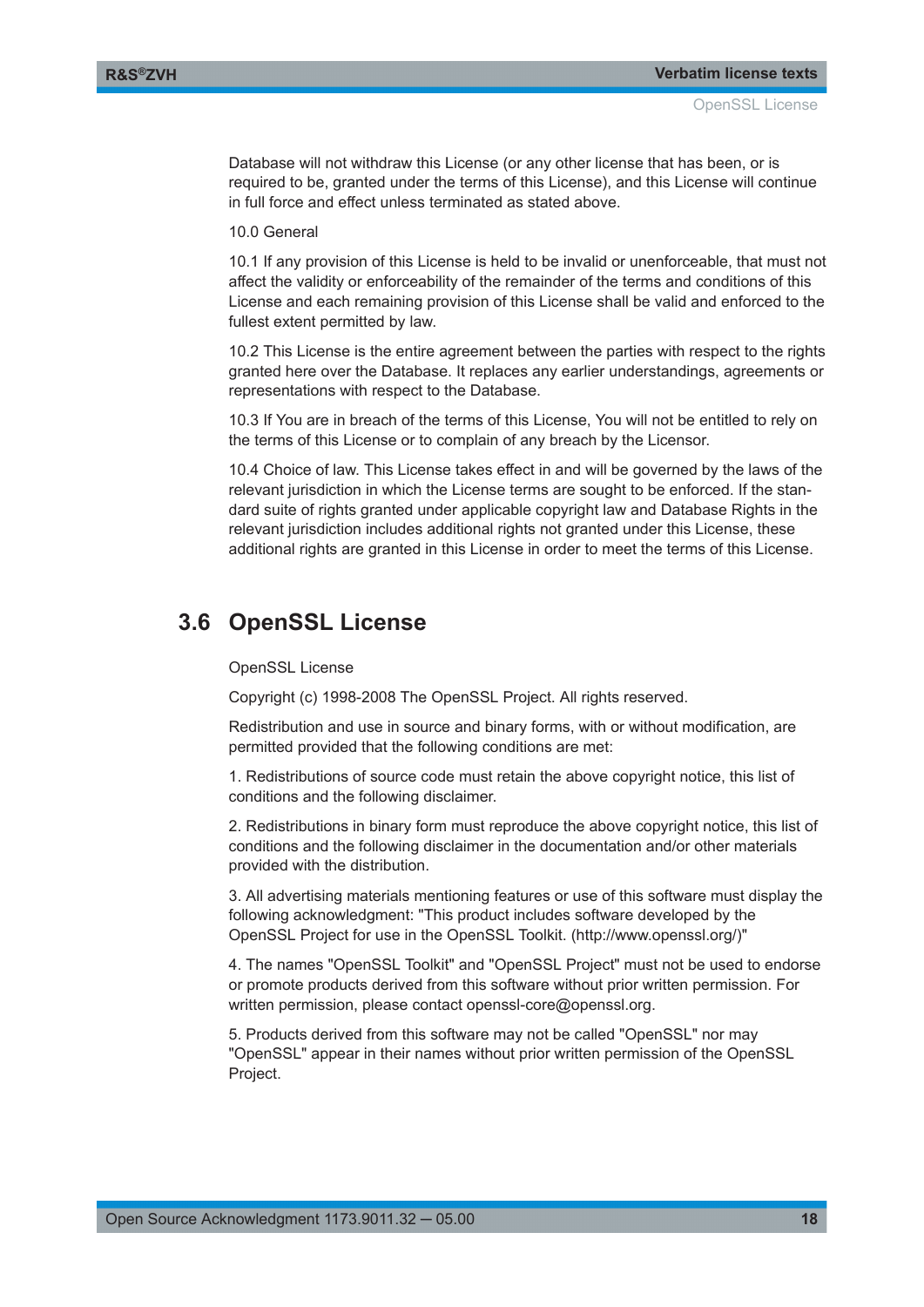6. Redistributions of any form whatsoever must retain the following acknowledgment: "This product includes software developed by the OpenSSL Project for use in the OpenSSL Toolkit (http://www.openssl.org/)"

THIS SOFTWARE IS PROVIDED BY THE OpenSSL PROJECT ``AS IS'' AND ANY EXPRESSED OR IMPLIED WARRANTIES, INCLUDING, BUT NOT LIMITED TO, THE IMPLIED WARRANTIES OF MERCHANTABILITY AND FITNESS FOR A PARTICU-LAR PURPOSE ARE DISCLAIMED. IN NO EVENT SHALL THE OpenSSL PROJECT OR ITS CONTRIBUTORS BE LIABLE FOR ANY DIRECT, INDIRECT, INCIDENTAL, SPECIAL, EXEMPLARY, OR CONSEQUENTIAL DAMAGES (INCLUDING, BUT NOT LIMITED TO, PROCUREMENT OF SUBSTITUTE GOODS OR SERVICES; LOSS OF USE, DATA, OR PROFITS; OR BUSINESS INTERRUPTION) HOWEVER CAUSED AND ON ANY THEORY OF LIABILITY, WHETHER IN CONTRACT, STRICT LIABIL-ITY, OR TORT (INCLUDING NEGLIGENCE OR OTHERWISE) ARISING IN ANY WAY OUT OF THE USE OF THIS SOFTWARE, EVEN IF ADVISED OF THE POSSIBILITY OF SUCH DAMAGE.

This product includes cryptographic software written by Eric Young (eay@cryptsoft.com). This product includes software written by Tim Hudson (tjh@cryptsoft.com).

Original SSLeay License

Copyright (C) 1995-1998 Eric Young (eay@cryptsoft.com) All rights reserved.

This package is an SSL implementation written by Eric Young (eay@cryptsoft.com). The implementation was written so as to conform with Netscapes SSL.

This library is free for commercial and non-commercial use as long as the following conditions are aheared to. The following conditions apply to all code found in this distribution, be it the RC4, RSA, lhash, DES, etc., code; not just the SSL code. The SSL documentation included with this distribution is covered by the same copyright terms except that the holder is Tim Hudson (tjh@cryptsoft.com).

Copyright remains Eric Young's, and as such any Copyright notices in the code are not to be removed. If this package is used in a product, Eric Young should be given attribution as the author of the parts of the library used. This can be in the form of a textual message at program startup or in documentation (online or textual) provided with the package.

Redistribution and use in source and binary forms, with or without modification, are permitted provided that the following conditions are met:

1. Redistributions of source code must retain the copyright notice, this list of conditions and the following disclaimer.

2. Redistributions in binary form must reproduce the above copyright notice, this list of conditions and the following disclaimer in the documentation and/or other materials provided with the distribution.

3. All advertising materials mentioning features or use of this software must display the following acknowledgement:

"This product includes cryptographic software written by Eric Young (eay@cryptsoft.com)"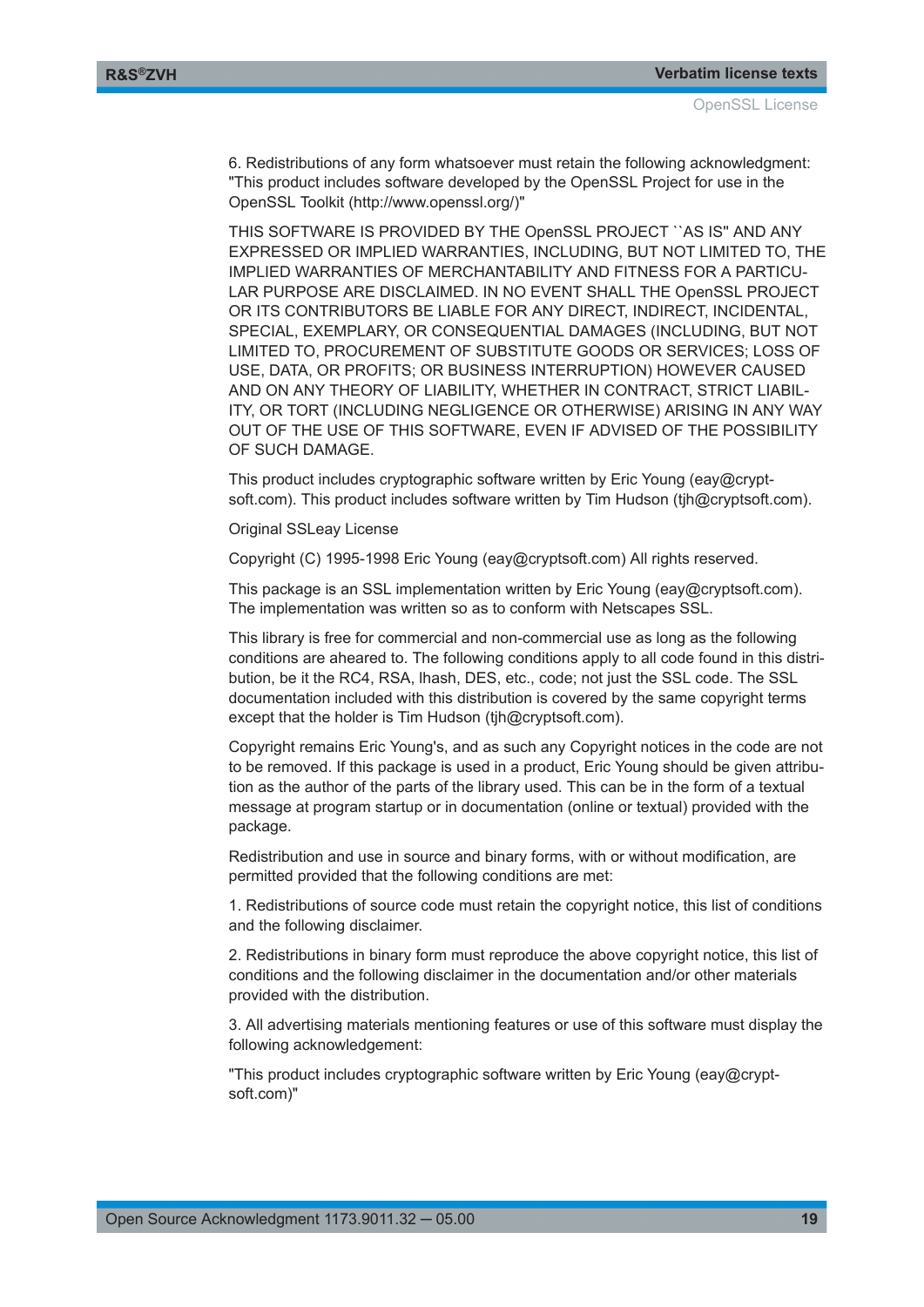<span id="page-19-0"></span>The word 'cryptographic' can be left out if the rouines from the library being used are not cryptographic related :-).

4. If you include any Windows specific code (or a derivative thereof) from the apps directory (application code) you must include an acknowledgement: "This product includes software written by Tim Hudson (tih@cryptsoft.com)"

THIS SOFTWARE IS PROVIDED BY ERIC YOUNG ``AS IS'' AND ANY EXPRESS OR IMPLIED WARRANTIES, INCLUDING, BUT NOT LIMITED TO, THE IMPLIED WAR-RANTIES OF MERCHANTABILITY AND FITNESS FOR A PARTICULAR PURPOSE ARE DISCLAIMED. IN NO EVENT SHALL THE AUTHOR OR CONTRIBUTORS BE LIABLE FOR ANY DIRECT, INDIRECT, INCIDENTAL, SPECIAL, EXEMPLARY, OR CONSEQUENTIAL DAMAGES (INCLUDING, BUT NOT LIMITED TO, PROCURE-MENT OF SUBSTITUTE GOODS OR SERVICES; LOSS OF USE, DATA, OR PROF-ITS; OR BUSINESS INTERRUPTION) HOWEVER CAUSED AND ON ANY THEORY OF LIABILITY, WHETHER IN CONTRACT, STRICT LIABILITY, OR TORT (INCLUD-ING NEGLIGENCE OR OTHERWISE) ARISING IN ANY WAY OUT OF THE USE OF THIS SOFTWARE, EVEN IF ADVISED OF THE POSSIBILITY OF SUCH DAMAGE.

The licence and distribution terms for any publically available version or derivative of this code cannot be changed. i.e. this code cannot simply be copied and put under another distribution licence [including the GNU Public Licence.]

## **3.7 Sun RPC License**

Sun RPC is a product of Sun Microsystems, Inc. and is provided for unrestricted use provided that this legend is included on all tape media and as a part of the software program in whole or part. Users may copy or modify Sun RPC without charge, but are not authorized to license or distribute it to anyone else except as part of a product or program developed by the user.

SUN RPC IS PROVIDED AS IS WITH NO WARRANTIES OF ANY KIND INCLUDING THE WARRANTIES OF DESIGN, MERCHANTIBILITY AND FITNESS FOR A PAR-TICULAR PURPOSE, OR ARISING FROM A COURSE OF DEALING, USAGE OR TRADE PRACTICE.

Sun RPC is provided with no support and without any obligation on the part of Sun Microsystems, Inc. to assist in its use, correction, modification or enhancement.

SUN MICROSYSTEMS, INC. SHALL HAVE NO LIABILITY WITH RESPECT TO THE INFRINGEMENT OF COPYRIGHTS, TRADE SECRETS OR ANY PATENTS BY SUN RPC OR ANY PART THEREOF.

In no event will Sun Microsystems, Inc. be liable for any lost revenue or profits or other special, indirect and consequential damages, even if Sun has been advised of the possibility of such damages.

Sun Microsystems, Inc.

2550 Garcia Avenue

Mountain View, California 94043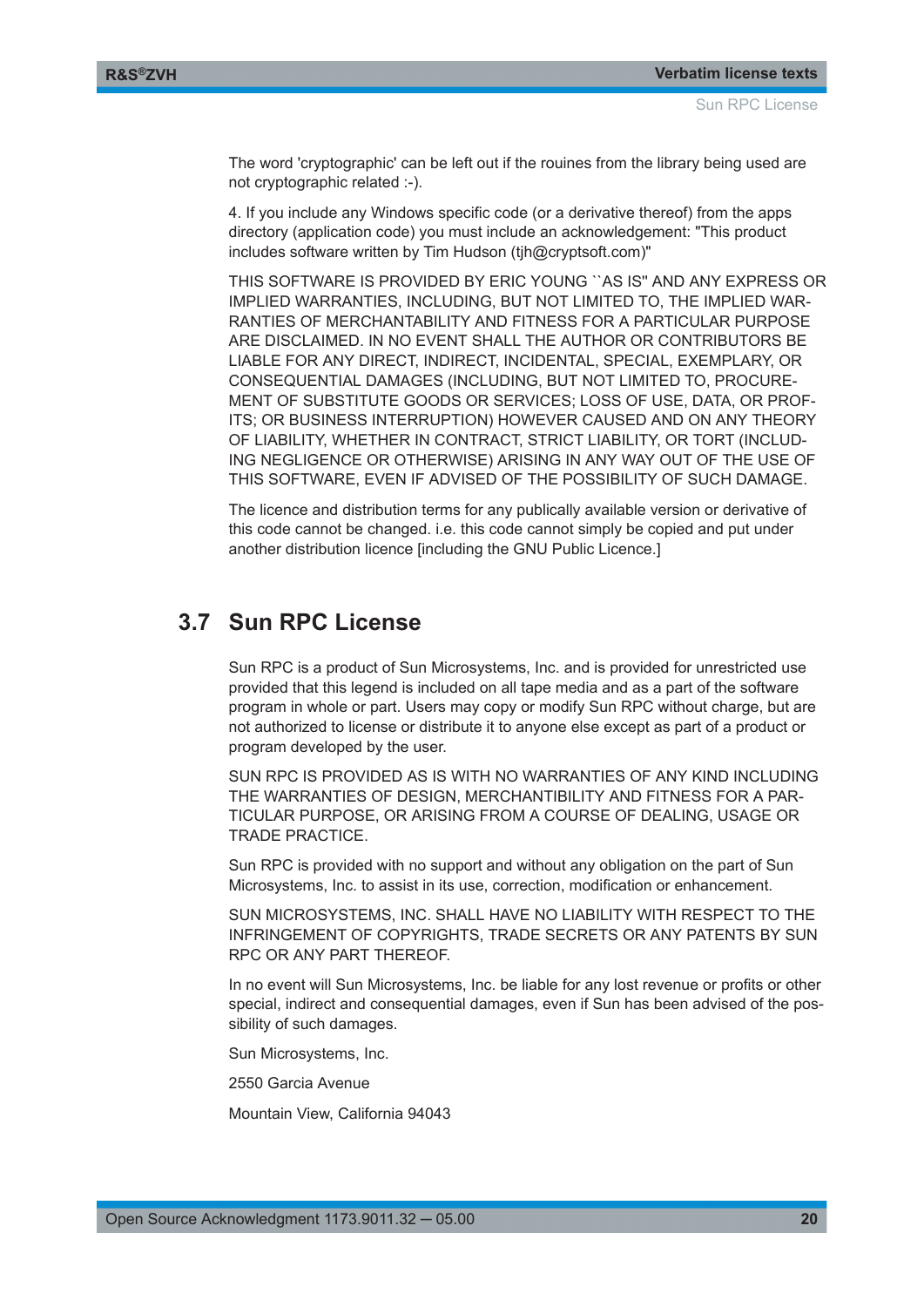### <span id="page-20-0"></span>**3.8 zlib License**

This software is provided 'as-is', without any express or implied warranty. In no event will the authors be held liable for any damages arising from the use of this software.

Permission is granted to anyone to use this software for any purpose, including commercial applications, and to alter it and redistribute it freely, subject to the following restrictions:

1. The origin of this software must not be misrepresented; you must not claim that you wrote the original software. If you use this software in a product, an acknowledgment in the product documentation would be appreciated but is not required.

2. Altered source versions must be plainly marked as such, and must not be misrepresented as being the original software.

3. This notice may not be removed or altered from any source distribution.

## 4 Copyrights

The following table lists copyright notices for open source software packages (or parts of such software packages).

| Package                                     | <b>Version</b> | Copyright                                                                                                                                          |
|---------------------------------------------|----------------|----------------------------------------------------------------------------------------------------------------------------------------------------|
| <b>Boost</b>                                | 1.56.0         | Copyright <sup>©</sup> The Boost community.                                                                                                        |
| Fast pow() With<br>Adjustable Accu-<br>racy | 2007-11-25     | Copyright © 2007, Harrison Ainsworth / HXA7241.                                                                                                    |
| LibExpat                                    | 12             | Copyright <sup>©</sup> 1998-2000, Thai Open Source Software Center Ltd and<br>Clark Cooper.<br>Copyright <sup>©</sup> 2001-2016, Expat maintainer. |
| OncRpc                                      | 1.14           | Copyright <sup>©</sup> 1984, Sun Microsystems, Inc.                                                                                                |
| OpenSSL crypto-<br>graphic library          | 1.0.1r         | Copyright <sup>©</sup> 1998-2016, The OpenSSL Project.                                                                                             |
| OpenStreetMap                               | n/a            | Copyright © OpenStreetMap contributors.                                                                                                            |
| OpenStreetMap<br><b>Tiles</b>               | n/a            | Copyright © OpenStreetMap contributors.                                                                                                            |
| RapidXml XML<br>parser                      | 1.13           | Copyright <sup>©</sup> 2006, 2007 Marcin Kalicinski.                                                                                               |
| Zip compression<br>library                  | 1.2.8          | Copyright <sup>©</sup> 1995-2013, Jean-loup Gailly and Mark Adler.                                                                                 |
| proj.4                                      | 4.4            | Copyright <sup>©</sup> 2000, Frank Warmerdam.                                                                                                      |